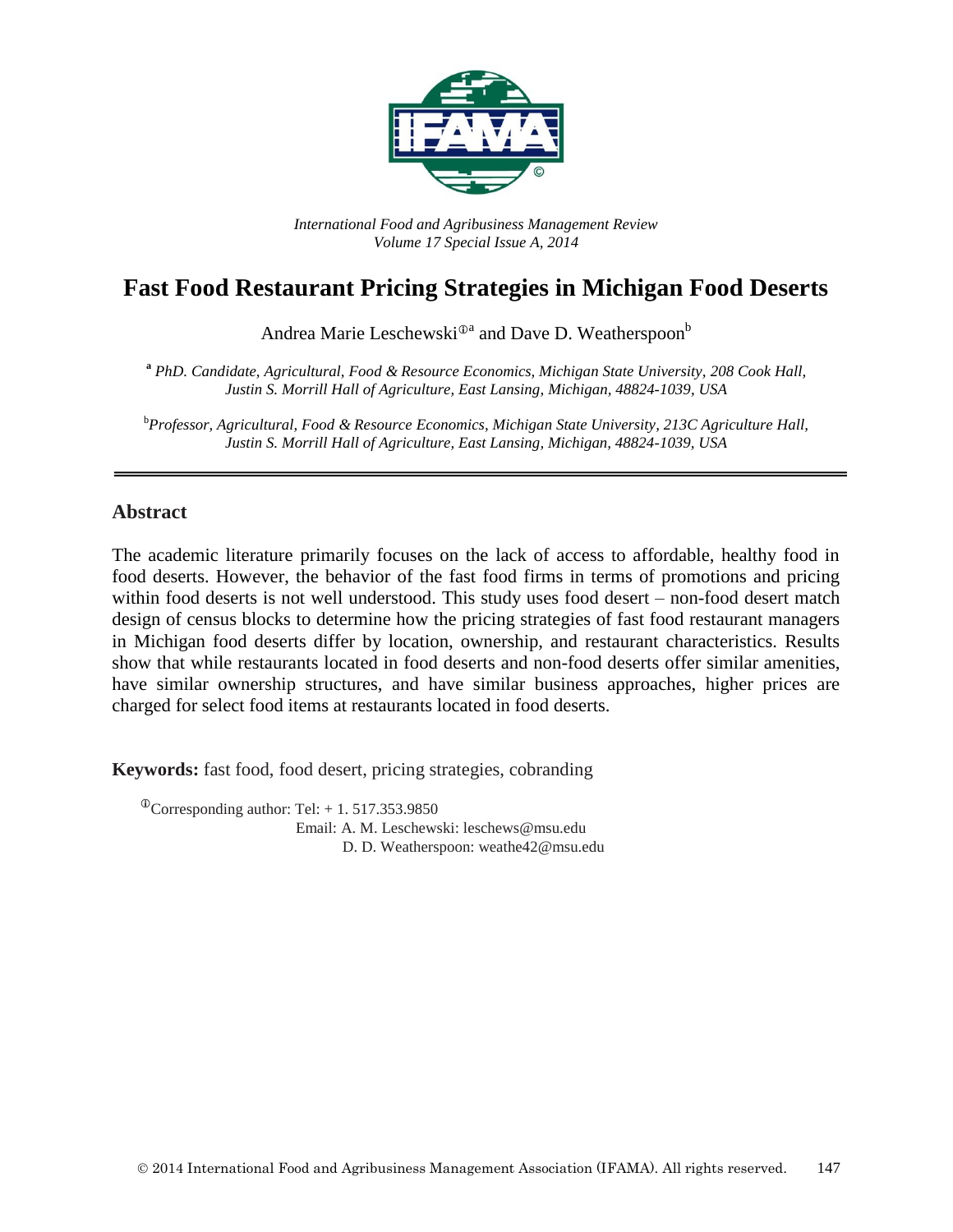### **Introduction**

From 1980 to 2011, fast food consumption in the United States increased from \$6 billion to \$219 billion per year (Schlosser 2001; Sales 2012). Accounting for nearly 17.6% of an individual's total food expenditures, fast food has established itself as a main component of the American diet (Food 2012). Concurrently with the increase in fast food consumption, obesity in the United States has increased from 22.9% in 1988 to 35.7% in 2011 (Flegal et al. 2002; Ogden et al. 2012). Several studies have linked the consumption of fast food to obesity (Anderson et al. 2011; Jeffery et al. 2006; Thompson et al. 2004; Maddock 2004). More specifically, Spence et al. (2009) found that an increase in the ratio of fast food restaurants and convenience stores to supermarkets increased the prevalence of obesity.

Particular areas where fast food restaurants and convenience stores out number supermarkets are food deserts [a low-income census tract where a substantial share of residents have low access to supermarkets (Food 2008)]. In the absence of supermarkets, food desert residents must find alternative food suppliers, such as fast food restaurants and convenience stores.

The pricing strategies of fast food restaurants in food deserts are important for two reasons: price exploitation and health impacts. Within food deserts, Ver Ploeg (2010) shows that convenience stores often charge higher than normal prices. This study focuses on managerial pricing decisions to determine if fast food restaurants charge higher prices in the absence of competition from supermarkets. Several studies have focused on the pricing strategies of fast food restaurants (Ater et al. 2010; Stewart and Davis 2005; Kalnins 2003; Thomadsen 2002; Jekanowski 1998; Graddy 1997; and LaFontaine 1995), but not specifically on fast food restaurants in food deserts. In addition to those prior studies, this study will also estimate the effect three independent variables have on fast food price: food desert location, whether or not the restaurant is freestanding, and whether or not the restaurant is cobranded.

This research seeks to inform fast food firms about the impact their pricing strategies have on poor, inner-city consumers with low access to supermarkets. This study will address common concepts about food desert policy and initiatives aimed at improving the diet quality and health of food desert residents.

This study compares food desert – non-food desert census blocks to determine how the pricing strategies of fast food restaurant managers in Michigan food deserts differ by location, ownership, and restaurant characteristics. In the remainder of the paper a review of prior literature is presented, followed by the data, methods, results and conclusions.

### **Fast Food Pricing in Context**

According to the 2008 Farm Bill, a food desert is defined as a low-income census tract where a substantial number or share of residents has low access to a supermarket or large grocery store (Food 2008). The ERS' Food Access Research Atlas further defines low access as a census tract with at least 500 people and/or at least 33% of the population is at least a mile from a supermarket or large grocery store and defines low income as a census tract with a poverty rate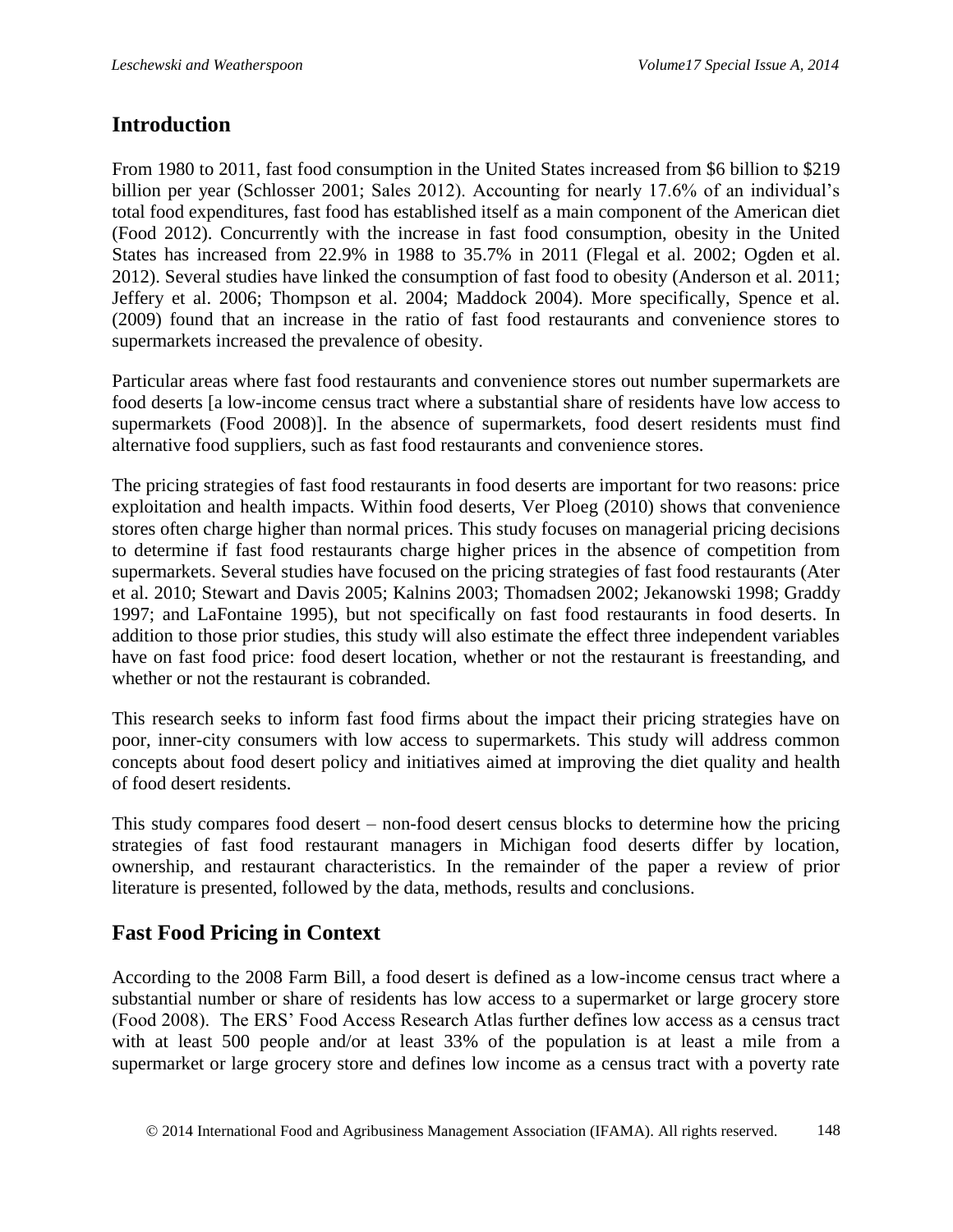of 20% or higher or a median family income at or below 80% of the area's median family income (ERS 2010).

While the effect the absence of supermarkets has on food deserts has been explored in numerous studies, other factors that affect individual's dining choices are not well understood. To address what food desert residents choose to consume and why, it is essential to characterize the entire built food environment (i.e. buildings, stores, roads and natural elements, (Sallis and Glanz 2006)).

To further characterize the entire built food environment, several recent studies have considered 'food swamps' or 'fast food oases'. The term "food swamp" was first proposed by Rose et al. (2009), who conjectured that while a lack of access to healthy food options is detrimental to food desert residents, an abundance of unhealthy dining options such as fast food and convenience stores may pose an even larger problem. Ver Ploeg (2009) further defined the term 'food swamp' as neighborhoods that have relatively easy access to less healthy foods compared with access to healthy foods.

Irrespective of location, there is extensive literature supporting that fast food restaurants strategically set prices. Carmin et al. (1990), Liang and Kanetkar (2006), and Naipaul and Parsa (2001) found evidence that fast food restaurants practice *odds and cents pricing*. Under this pricing strategy, fast food restaurants prefer prices that end in odd digits, particularly '5' and '9', which is commonly referred to as *just below pricing*. Under this strategy, Stiving (2000) found that fast food restaurants are more likely to set prices just below a round dollar amount (e.g. \$1.99) because consumers tend to round down when viewing prices. Fast food restaurants also use prices to signal quality to consumers. Carmin et al. (1990) explains that under the *perceived value* strategy, customers view items that are priced higher as higher quality.

In addition to psychological pricing strategies, studies have found that fast food restaurants' prices are linked with the restaurants' costs, characteristics, location, and competition. Common costs associated with the price of fast food are employee payroll, rent, insurance costs, and real estate costs. As each of these costs increases, fast food prices are expected to increase (Stewart and Davis 2005; Graddy 1997; Jekanowski 1998). Stewart and Davis (2005) and Graddy (1997) found a significant positive relationship between the price of fast food and real estate costs. Evidence of a positive relationship between fast food price and rent was also found by Jekanowski (1998). Graddy tested the relationship between price and both insurance costs and employee payroll, but found no significant relationship.

The characteristics of the restaurants themselves have also been found to affect the prices fast food restaurants charge. A fast food restaurant's status as either corporate or franchisee owned, has been found to impact prices. LaFontaine (1995) reported that there is greater price dispersion among franchises than corporate fast food outlets, while Graddy (1999), Ater et al. (2010), and Kalnins (2003) found that franchised fast food outlets tend to charge higher prices than corporate fast food outlets. Unlike company-owned restaurants whose goal is to maximize sales volume, Kalnins (2003) explains that franchises seek to maximize profits because franchisees are residual claimants (i.e. they receive the restaurant's profits, less royalty fees and operating costs). Thus, franchises tend to charge higher prices than company owned stores in order to maximize their profits.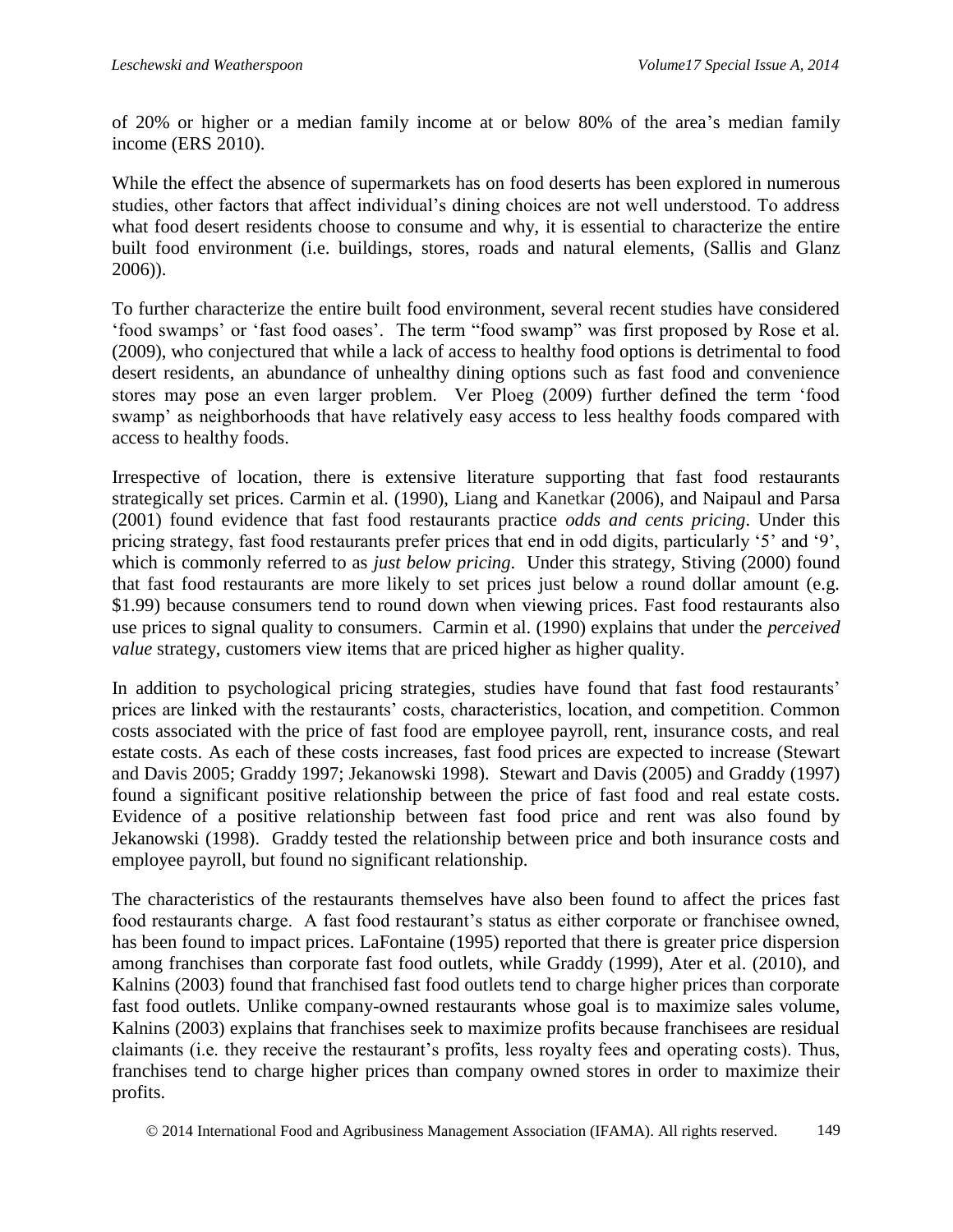Demographics of the area in which a fast food restaurant is located has also been identified as a factor that influences pricing. Both Graddy (1997) and Stewart and Davis (2005) found that prices charged by fast food restaurants were higher in low income areas. Graddy (1997) explains that income can either be viewed as a competition variable or a discrimination variable. In lower-income areas, there may be less competition from other restaurants, leading to higher prices. Under the discrimination argument, fast food restaurants may be taking advantage of low-income individuals with few other dining alternatives by charging higher prices. In both cases, income is expected to be inversely related to fast food prices.

Stewart and Davis further found that fast food prices are positively related with population and that there was no significant link between price and age (2005). Population is likely positively correlated with fast food prices because as the population in an area increases, total demand for fast food is also likely to increase. A common response to increased demand for a product is to increase prices. Despite Stewart and Davis' (2005) finding that there is no significant link between age and price, age is expected to have an inverse relationship with price because it also affects demand for fast food. Stewart, Blisard, Jolliffe, and Bhuyan (2005) found that age is inversely related to the demand for fast food. Thus, because of lower demand, fast food price is expected to be lower in areas with an older population.

Several studies have found conflicting results on the effect racial composition of an area has on price. Jekanowski (1998) found that fast food prices tended to be lower in areas with higher proportions of African Americans, while Graddy found that fast food prices were positively related to the proportion of African Americans. Stewart and Davis found no significant relationship between fast food price and the proportion of African Americans (2005). Both Stewart and Davis (2005) and Graddy (1997) found no significant relationship between fast food price and the proportion of Hispanics. Differences in fast food prices based on the proportion of the population that is African-American or Hispanic can be explained by a demand approach or a discrimination approach. Under the demand approach, African-Americans and Hispanics are said to have different taste preferences, which affect their demand for fast food; demand in turn affects fast food price. The discrimination approach posits that fast food restaurants use discriminatory pricing strategies under which they charge higher prices in African-American and Hispanic communities. With mixed results on races' effect on fast food price, this study hopes to further characterize the relationship.

Several studies have examined the effect competition from other fast food restaurants, sit-down restaurants, and supermarkets have on fast food prices. Increased competition from other fast food outlets, sit-down restaurants, and supermarkets is likely inversely related with price; increased competition tends to put downward pressure on prices. Graddy (1997), Jekanowski (1998), and Thomadsen (2002) all conclude that increased fast food outlet density in an area leads to lower prices. Jekanowski further found no significant link between fast food price and the density of sit-down restaurants and supermarkets (1998). Binkley and Connor, however, found that there is price competition between fast food outlets and supermarkets, but were unable to determine the specific nature of the competition (1996).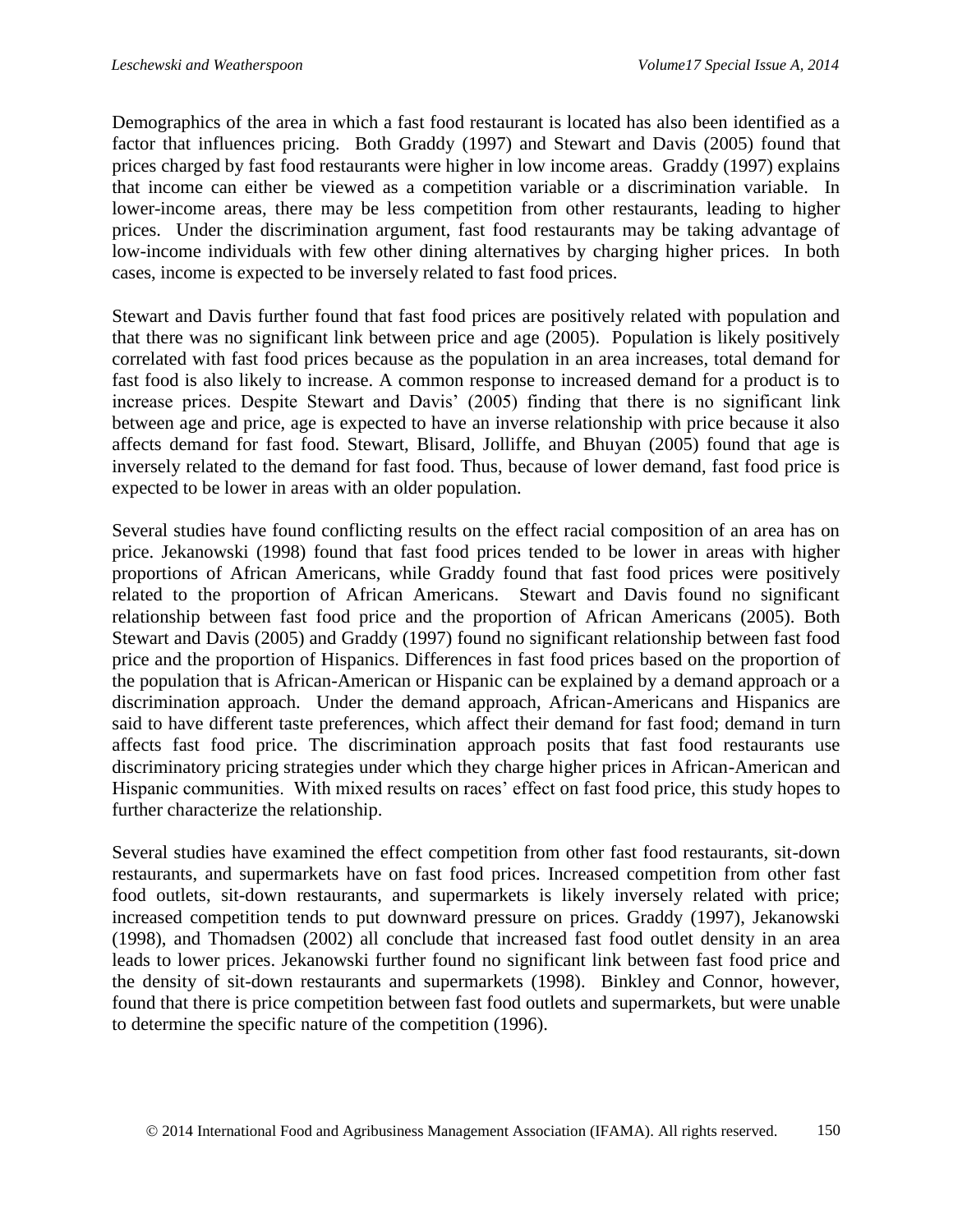### **Data**

 $\overline{\phantom{a}}$ 

Eight Michigan cities comprise the focus area of this study: Detroit, Flint, Grand Rapids, Lansing, Livonia, Warren, Sterling Heights, and Dearborn. The first four cities are the four largest cities by population in Michigan with areas characterized as food deserts<sup>1</sup> (Food 2008). The latter four cities are the four largest cities in Michigan with no areas characterized as food deserts.

Within these eight cities, this study analyzes the prices charged by McDonald's, Burger King, and Subway outlets. These three fast food chains were selected because they were the only three chains to appear in the eight-firm concentration ratio  $(CR-8)^2$ .

Prices were collected via a phone survey for the three top-selling items at each of the restaurants; three items from each restaurant were chosen because restaurants tend to report their top three selling items in their annual reports. According to the McDonald's 2011 Annual Report, these items are the Big Mac, Chicken Nuggets, and Medium French Fries (McDonald's Annual Report 2011). Information on Burger King's top selling items was not available, so the prices of the Whopper, Chicken Nuggets, and Medium French Fries were collected, analogous to McDonald's top three items. Subway's most popular items, the Italian BMT, Tuna, and Subway Club 6-inch sandwiches were listed on the corporate website (Subway FAQS 2012). 6-inch subs were chosen, as opposed to foot-long subs, because of Subway's national pricing campaign for \$5 foot long sandwiches.

In order to conduct the survey, the addresses and phone numbers of all McDonald's, Subway, and Burger King restaurants were collected from their respective corporate websites. Every McDonald's (90 restaurants), Burger King (50 restaurants) and Subway (155 restaurants) was surveyed. All of the restaurants were contacted during March of 2013. Three phone call attempts were made to contact each restaurant. During the phone survey, the restaurant's manager was asked the prices of their three top selling items and whether the prices were promotional. Of the total restaurants in the eight cities, price data was collected from 74% of McDonald's, 80% of Burger Kings, and 54% of Subway restaurants and none of the prices collected were promotional. The responding restaurants were a representative sample of fast food restaurants in food deserts, with 55% of McDonald's, 60% of Burger Kings and 47% of Subways being located in food deserts.

The price data collected from the phone survey was supplemented by data from GIS Business Analyst 2011. Derived from the 2010 US Census, Business Analyst provides data on the sales and characteristics of all businesses within the United States. In addition to the fast food restaurants' sales and characteristics, demographic data on the block group where the restaurant is located was obtained from Business Analyst. Block groups are statistical divisions of census tracts, which generally contain 600 to 3,000 people (Geographic 2010). Raja et al. (2008) explain that often, census tracts are often too large to represent a neighborhood and thus a finer

<sup>&</sup>lt;sup>1</sup> The ERS' Food Access Research Atlas was used to identify food deserts as defined in the 2008 Farm Bill.

<sup>&</sup>lt;sup>2</sup> The eight-firm concentration ratio (CR-8) refers to the market share of the eight largest fast food firms.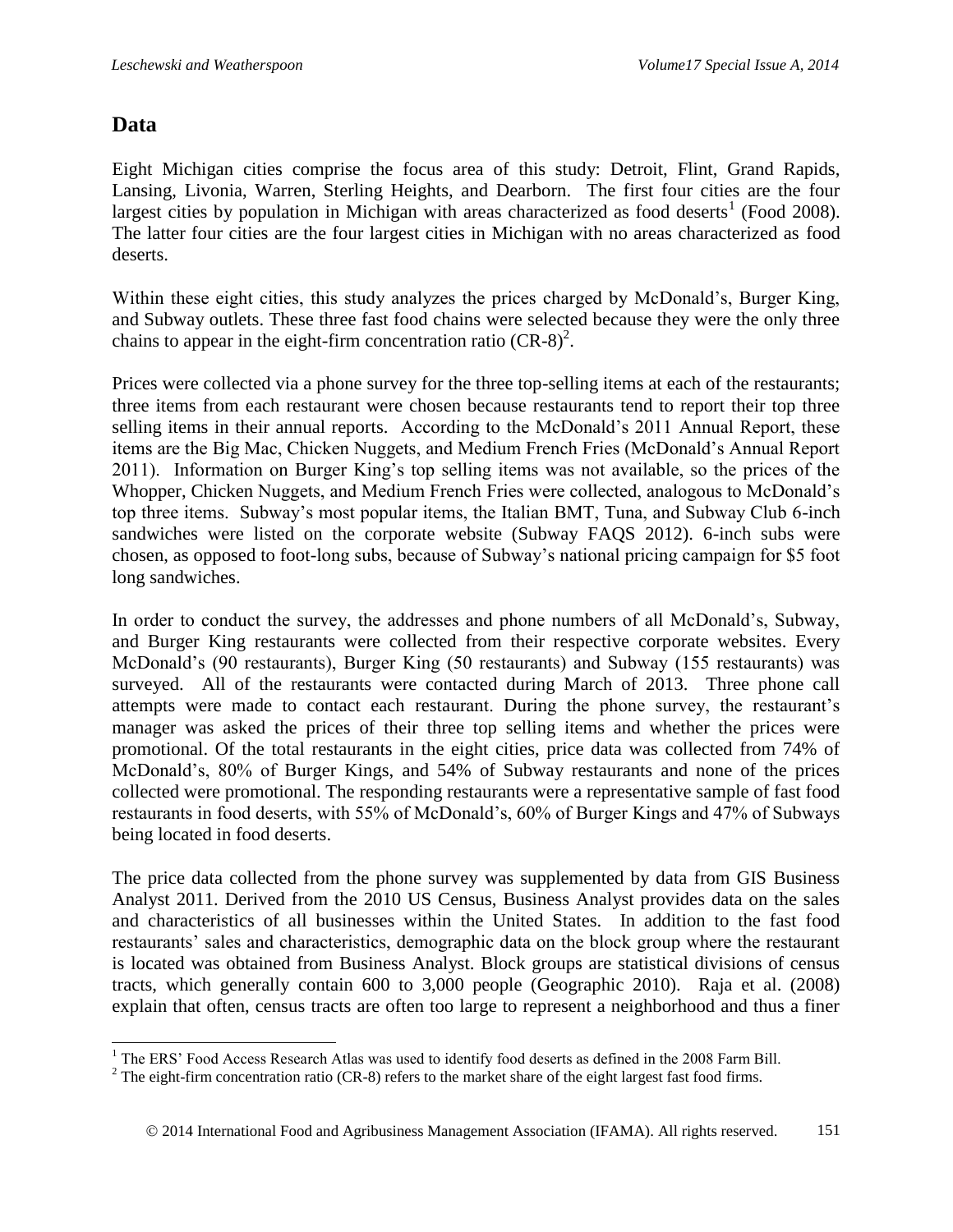level of geographic scale is needed to analyze food disparities. Thus, the block group level is used because it is the geographic unit that most accurately represents the neighborhood in which food desert residents shop and dine.

Table 1 lists and provides a description of the variables collected from the price survey and GIS Business Analyst 2011. The dependent variables in this study are the prices of each of McDonald's', Burger King's, and Subway's top-selling items. The independent variables are grouped into six categories: location, restaurant characteristics, prices, costs, demographics, and competition.

The expected sign, name, description and data source for of each of the independent variables is shown in Table 1. The primary variable of interest in this study is the food desert dummy. The food desert dummy variable is expected to have a positive relationship with the price of fast food. A positive relationship is expected due to the fact that other food retailers located in food deserts, such as small, independent grocers and convenience stores, have been found to charge higher prices (Chung et al. 1999; Kaufman et al. 1997; MacDonald et al. 1991). Like these smaller food retailers, fast food restaurants are expected to take advantage of the fact that food desert residents have few alternative food sources by charging higher prices at restaurants in food deserts.

|                                      | <b>Lable 1.</b> Description of independent variables |           |                                         |  |  |  |  |  |  |
|--------------------------------------|------------------------------------------------------|-----------|-----------------------------------------|--|--|--|--|--|--|
| <b>Variable</b>                      | <b>Expected Sign</b>                                 | Abbrev.   | <b>Value Description</b>                |  |  |  |  |  |  |
| <b>Dependent</b>                     |                                                      |           |                                         |  |  |  |  |  |  |
| Price $(\text{\$})^{\text{\$}}$      |                                                      | price     | Price per food item                     |  |  |  |  |  |  |
| Location                             |                                                      |           |                                         |  |  |  |  |  |  |
| Food Desert (dummy) <sup>b</sup>     | $+$                                                  | fdes      | 1 if food desert, 0 else                |  |  |  |  |  |  |
| Eight City Dummies <sup>b</sup>      | $+/-$                                                | city      | 1 if in city, 0 else                    |  |  |  |  |  |  |
| <b>Restaurant Characteristics</b>    |                                                      |           |                                         |  |  |  |  |  |  |
| Franchise (dummy) <sup>b</sup>       | $+$                                                  | fran      | 1 if franchise, 0 else                  |  |  |  |  |  |  |
| Cobranded $(d\text{ummy})^b$         | $+$                                                  | $\rm{co}$ | 1 if cobranded, 0 else                  |  |  |  |  |  |  |
| Freestanding (dummy) <sup>b</sup>    |                                                      | free      | 1 if freestanding, 0 else               |  |  |  |  |  |  |
| Playplace $(d\text{ummy})^a$         | $^{+}$                                               | play      | 1 if playplace, 0 else                  |  |  |  |  |  |  |
| <b>Cost</b>                          |                                                      |           |                                         |  |  |  |  |  |  |
| Median Home Price $(\text{\$})^b$    | $+$                                                  | home      | Mean home price in block group          |  |  |  |  |  |  |
| Sales Volume $($1,000)$ <sup>b</sup> |                                                      | sales     | Restaurant's sales volume               |  |  |  |  |  |  |
| <b>Demographics</b>                  |                                                      |           |                                         |  |  |  |  |  |  |
| Per Capita Income $(\text{\$})^b$    |                                                      | inc       | Mean pci in block group                 |  |  |  |  |  |  |
| Population $(\#)^b$                  | $+$                                                  | pop       | Population of block group               |  |  |  |  |  |  |
| Median Age $(\#)^b$                  |                                                      | age       | Median age in block group               |  |  |  |  |  |  |
| African-American $(\%)^b$            | $+/-$                                                | afr       | % of the block group that is Afr.-Am    |  |  |  |  |  |  |
| Hispanic $(\%)^b$                    | $+/-$                                                | his       | % of the block group that is Hispanic   |  |  |  |  |  |  |
| Competition                          |                                                      |           |                                         |  |  |  |  |  |  |
| Other Fast Food $(\#)^b$             |                                                      | ffres     | #of other fast food within 1 mile       |  |  |  |  |  |  |
| Sit-Down Restaurants $(\#)^b$        |                                                      | sdres     | # of sit-down restaurants within 1 mile |  |  |  |  |  |  |
| Supermarkets $(\#)^b$                |                                                      | smrkt     | # of supermarkets within 1 mile         |  |  |  |  |  |  |

**Table 1.** Description of Independent Variables

<sup>a</sup> Denotes data collected from the pricing survey

<sup>b</sup> Denotes data collected from GIS Business Analyst 2011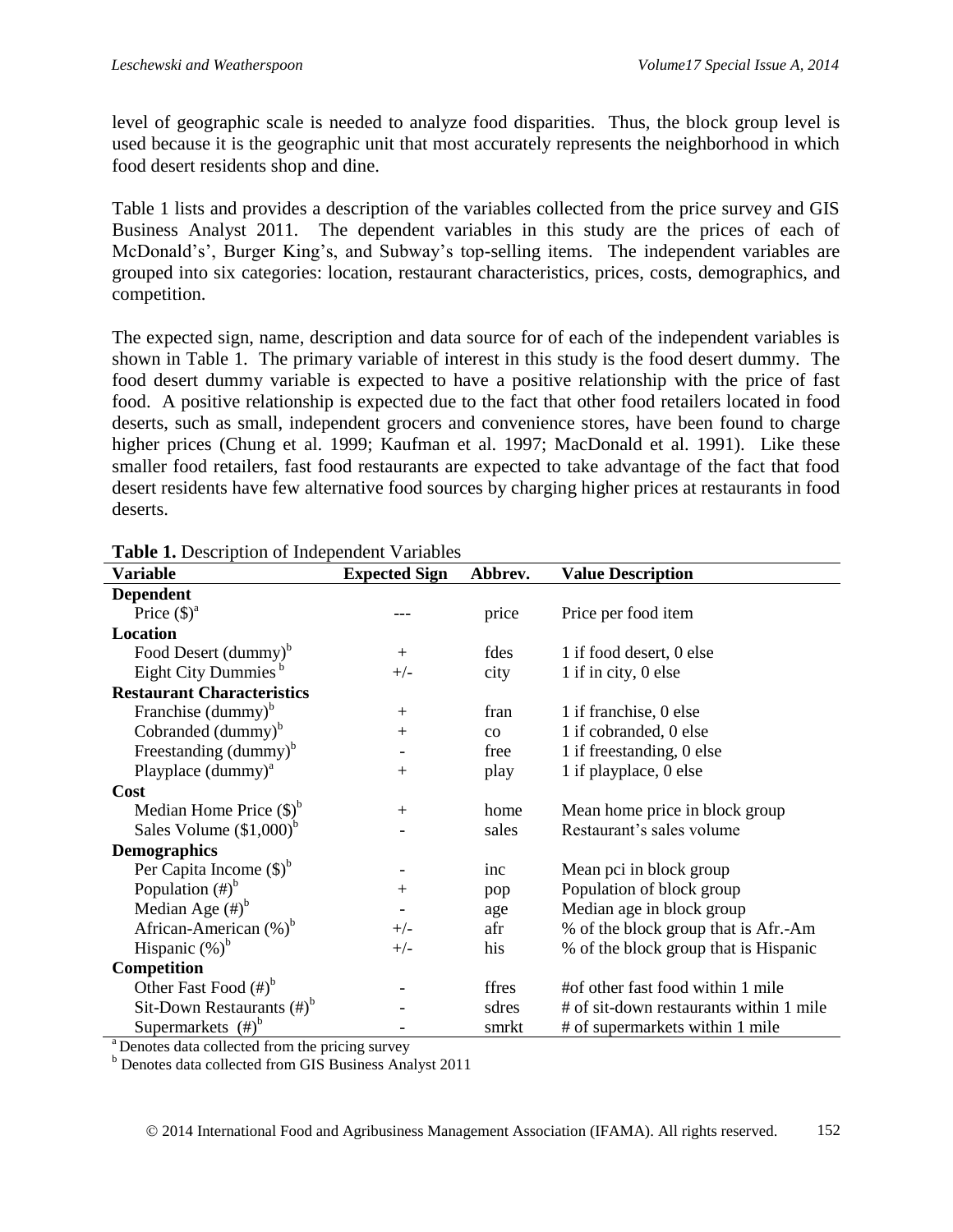The independent variables unique to the food desert research are whether the fast food restaurant is: cobranded, freestanding, and/or has a playplace. Restaurants that are cobranded, i.e. combined with at least one other brand, are expected to have higher prices. This is because cobranded restaurants often have to pay higher franchise fees and royalty fees than noncobranded units (Abcede 1994). These higher fees likely translate into higher prices. Nonfreestanding restaurants, such as those in malls and airports, are expected to charge higher prices because of their convenient locations. Similarly, fast food restaurants with playplaces are expected to charge higher prices because of the additional entertainment value the playplaces provides.

The expected signs of the remaining independent variables were discussed in the overview of prior studies' findings in the literature review.

## **Methods**

Using the phone survey and GIS data described in Table 1, descriptive statistics are used to compare fast food price, restaurant characteristics, costs, demographics, and competition variables between food deserts and non-food desert block groups. Mean comparison tests are also used to determine whether there is a statistically significant difference in the prices charged for each of the restaurants' top-three best-selling items in food deserts compared to non-food deserts.

The findings from the descriptive statistics and mean comparison tests are used to inform the multivariate regression analysis. OLS regression techniques are used to analyze the pricing strategies of the fast food restaurant managers in food deserts. The general form of the model being estimated is detailed in Equation 1.

(1) *1-9* = (*home, sales, , , , , h, , , , play, ffres,* e*,, city, fdes*) <sup>3</sup> .

The models dependent variable is the price of the fast food item. A total of nine regressions are estimated, one for each of the prices of the top three selling items at McDonald's, Burger King, and Subway.

## **Results**

Descriptive statistics, mean comparison tests, and regression results are presented for each fast food firm separately in order to determine if they use different pricing strategies in food desert versus non-food desert markets.

### *McDonald's*

Descriptive statistics of the data collected on McDonald's restaurants in both the non-food desert and food desert block groups are shown in Table 2. The McDonald's restaurants are relatively

l <sup>3</sup> Independent variable abbreviations are detailed in Table 1.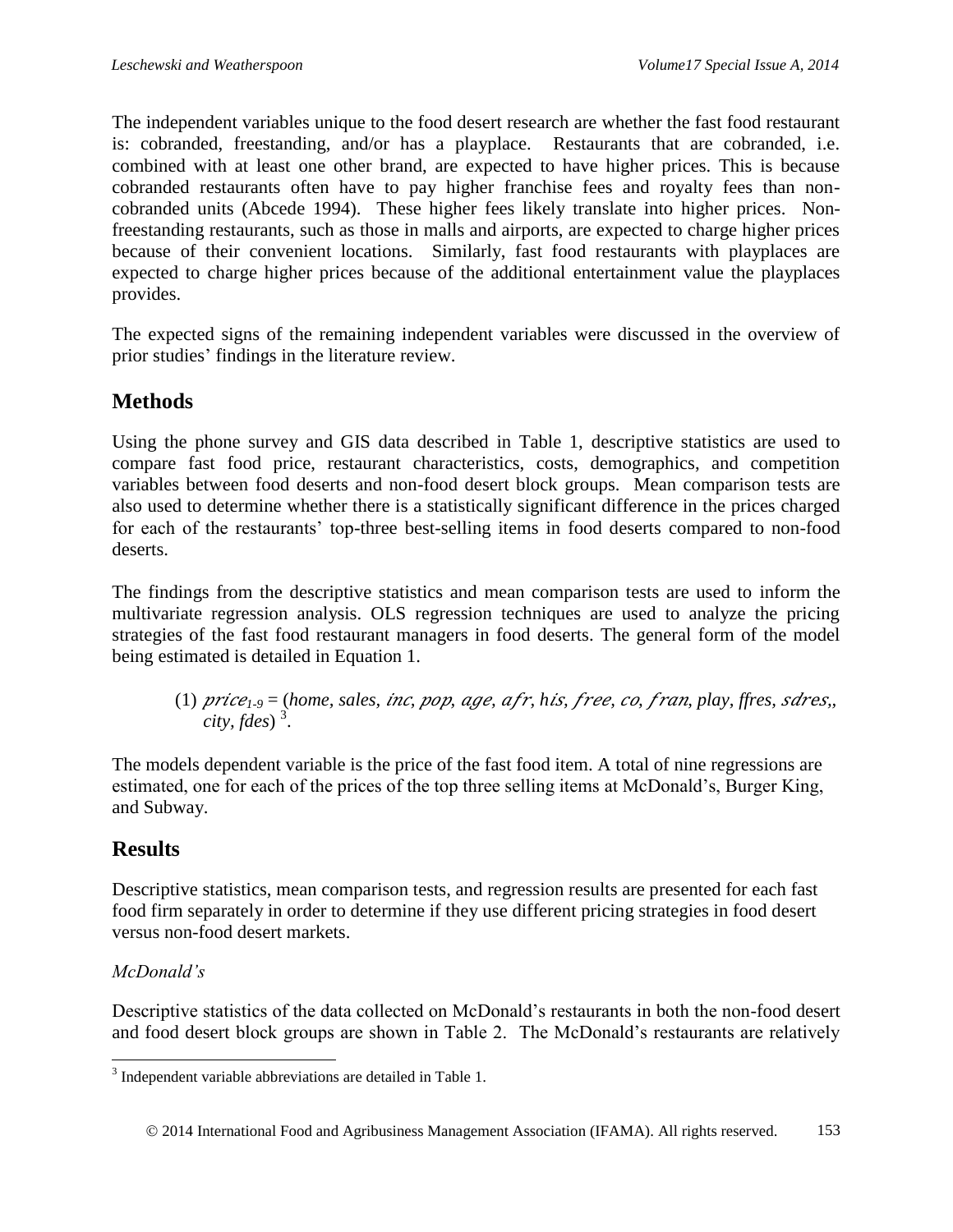evenly dispersed among food desert and non-food desert block groups, with 37 restaurants located in food deserts and 30 restaurants located in non-food deserts.

|                                   | Food Desert (N=37) |           |                |         |             | Non-Food Desert (N=30) |        |         |
|-----------------------------------|--------------------|-----------|----------------|---------|-------------|------------------------|--------|---------|
| <b>Variable</b>                   | <b>Mean</b>        | Std. Dev. | Min.           | Max.    | <b>Mean</b> | Std. Dev.              | Min.   | Max.    |
| <b>Restaurant Characteristics</b> |                    |           |                |         |             |                        |        |         |
| Franchise (dummy)                 | 0.75               | 0.43      | 0.00           | 1.00    | 0.77        | 0.43                   | 0.00   | 1.00    |
| Cobranded (dummy)                 | 0.05               | 0.23      | 0.00           | 1.00    | 0.06        | 0.25                   | 0.00   | 1.00    |
| Freestanding (dummy)              | 0.95               | 0.22      | 0.00           | 1.00    | 0.90        | 0.31                   | 0.00   | 1.00    |
| Playplace (dummy)                 | 0.30               | 0.46      | 0.00           | 1.00    | 0.20        | 0.41                   | 0.00   | 1.00    |
| <b>Prices</b>                     |                    |           |                |         |             |                        |        |         |
| Price McNuggets (\$)              | 3.44               | 0.44      | 1.99           | 3.99    | 3.62        | 0.19                   | 3.17   | 3.99    |
| Price Big Mac (\$)                | 3.66               | 0.27      | 2.96           | 4.09    | 3.66        | 0.23                   | 3.09   | 4.15    |
| Price Med. Fry (\$)               | 1.63               | 0.12      | 1.39           | 1.9     | 1.63        | 0.15                   | 1.00   | 1.94    |
| <b>Costs</b>                      |                    |           |                |         |             |                        |        |         |
| Median Home Price (\$)            | 70,528             | 33,072    | $\overline{0}$ | 135,859 | 110,124     | 55,983                 | 17,500 | 250,000 |
| Sales Volume (\$1,000)            | 2,127              | 454       | 1,040          | 3,000   | 1,948       | 686                    | 1,000  | 3,360   |
| <b>Demographics</b>               |                    |           |                |         |             |                        |        |         |
| Per Capita Income (\$)            | 19,158             | 6,360     | 1,667          | 29,416  | 24,737      | 7,445                  | 10,221 | 36,434  |
| Population (#)                    | 1,183              | 727       | 18             | 3,414   | 1,575       | 1,095                  | 178    | 4,610   |
| Median Age (#)                    | 34.21              | 6.55      | 23.60          | 51.70   | 39.31       | 9.99                   | 26.50  | 68.60   |
| African-American (%)              | 43.00              | 41.00     | 0.00           | 99.00   | 24.00       | 36.00                  | 0.00   | 98.00   |
| Hispanic (%)                      | 7.00               | 10.00     | 0.00           | 46.00   | 6.00        | 13.00                  | 0.00   | 71.00   |
| Competition                       |                    |           |                |         |             |                        |        |         |
| Other Fast Food (#)               | 2.62               | 2.42      | 0.00           | 14.00   | 2.63        | 1.79                   | 0.00   | 7.00    |
| Sit-Down Restaurants (#)          | 3.70               | 3.04      | 0.00           | 17.00   | 5.53        | 4.38                   | 1.00   | 24.00   |
| Supermarkets (#)                  | 0.00               | 0.00      | 0.00           | 0.00    | 0.53        | 0.57                   | 1.00   | 2.00    |

| Table 2. McDonalds Descriptive Statistics |  |  |
|-------------------------------------------|--|--|
|-------------------------------------------|--|--|

**Source.** 2010 US Census and Original Price Survey

The descriptive statistics for the price variables suggests that there is price variation among McDonald's restaurants located in food deserts versus non-food deserts. For McNuggets, the mean price is lower in food desert restaurants than in non-food desert restaurants, with mean prices of \$3.44 and \$3.62 and a standard deviation of \$.44 and \$0.19 respectively. The mean prices for a Big Mac and Medium Fries are the same for both food desert and non-food desert locations. However, Big Mac price and Medium Fries price have standard deviations that differ between food desert and non-food desert locations. The price of a Big Mac has a mean of \$3.66 with standard deviations of \$0.27 in food deserts and \$0.23 in non-food deserts. Similarly, Medium Fries has a mean of \$1.63 and standard deviations of \$0.12 in food deserts and \$0.15 in non-food deserts.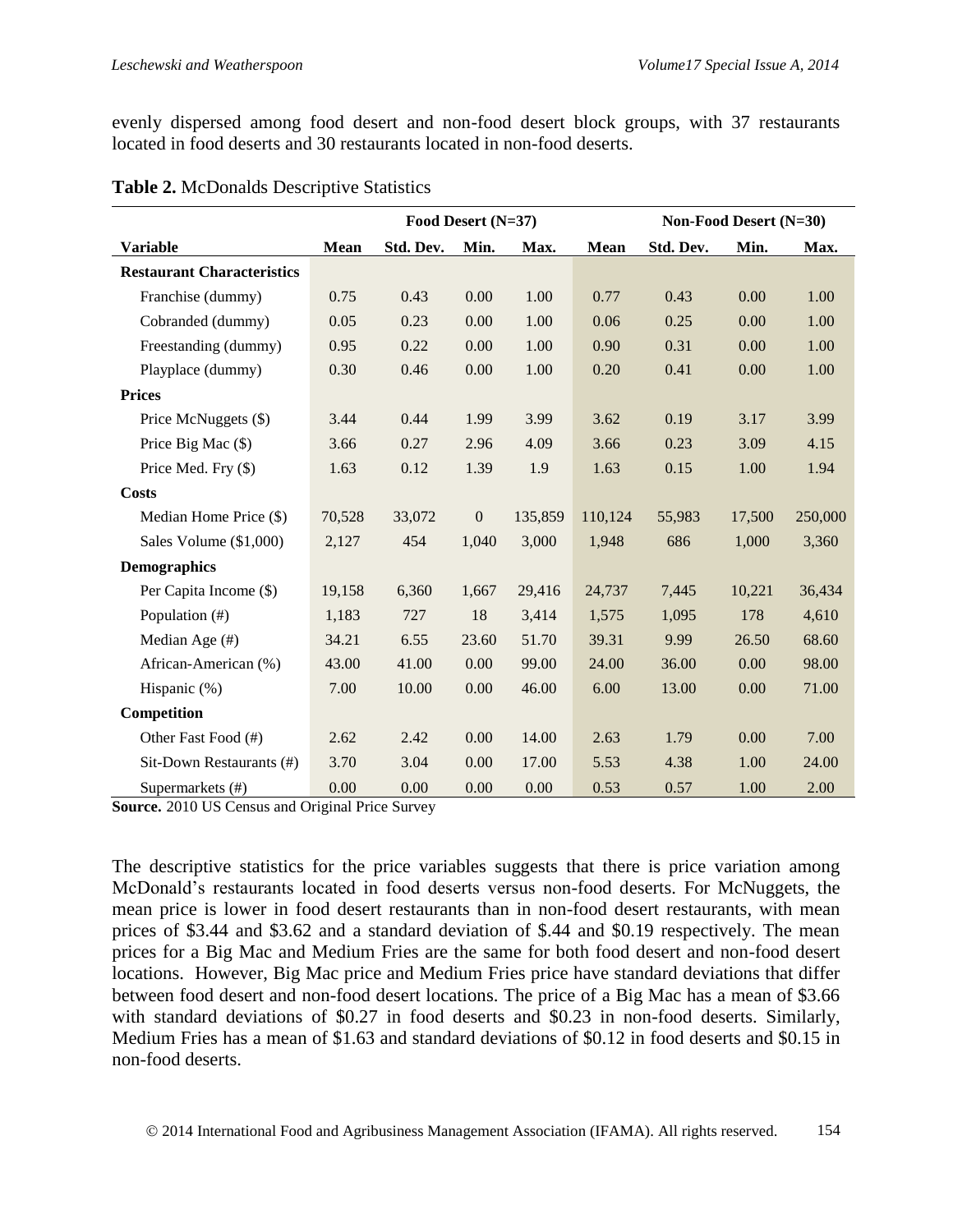| <b>Big Mac Price</b>      | <b>Observations</b> | <b>Mean</b> | Std. Err.         | Std. Dev. |
|---------------------------|---------------------|-------------|-------------------|-----------|
| <b>Food Desert</b>        | 37                  | 3.66        | 0.04              | 0.27      |
| Non-Food Desert           | 30                  | 3.66        | 0.04              | 0.23      |
| Combined                  | 67                  | 3.66        | 0.03              | 0.25      |
| t-statistic: 0.00         |                     |             | Pr( T > t ): 1.00 |           |
| <b>McNuggets Price</b>    |                     |             |                   |           |
| <b>Food Desert</b>        | 37                  | 3.44        | 0.07              | 0.44      |
| Non-Food Desert           | 30                  | 3.62        | 0.03              | 0.19      |
| Combined                  | 67                  | 3.52        | 0.04              |           |
| t-statistic: 2.21         |                     |             | Pr( T > t ): .03  |           |
| <b>Medium Fries Price</b> |                     |             |                   |           |
| <b>Food Desert</b>        | 37                  | 1.63        | 0.02              | 0.12      |
| Non-Food Desert           | 30                  | 1.63        | 0.03              | 0.15      |
| Combined                  | 67                  | 1.63        | 0.02              | 0.13      |
| t-statistic: -.12         |                     |             | Pr( T > t ): .91  |           |

**Table 3.** Mean Comparison of McDonald's Prices by Product in Food Deserts vs Non-Food Deserts

**Source.** 2010 US Census and Original Price Survey

Mean comparison tests of Big Mac, McNuggets, and Medium Fries prices, shown in Table 3 confirm that only the price of McNuggets varies between food deserts and non-food deserts. The mean comparison test for McNuggets price has a t-statistic of 2.21, implying that McNuggets price differs between food deserts and non-food deserts at the 5% significance level.

Although there is price variation for McNuggets, Table 2 shows that all McDonald's restaurants offer similar amenities, have similar ownership structure, and have similar business approaches. Of the 37 McDonald's restaurants located in food deserts (non-food deserts), 75% (77%) are franchised, 5% (6%) are cobranded, 95% (90%) are freestanding, and 30% (20%) have a playplace.

In contrast, as expected the cost and demographic variables show differences between the two types of locations. Considering the cost variables, the median home price is lower in food desert block groups at \$70,528 compared to \$110,124 in non-food desert block groups. Inversely, the sales volume at McDonald's restaurants in food desert block groups is higher at \$2,127,000 compared to those in non-food desert block groups, \$1,948,000 in 2010. The demographic variables show that per capita income, population, and median age are lower for McDonald's in food desert block groups versus non-food desert block groups. Conversely, the proportion of the population that is either African-American or Hispanic is higher in food desert block groups compared to non-food desert block groups.

The competition variables reveal major differences in the market environment as well with there being more supermarkets, other fast food restaurants, and sit-down restaurants in non-food desert block groups compared to food desert block groups. This is consistent with the definition of a food desert.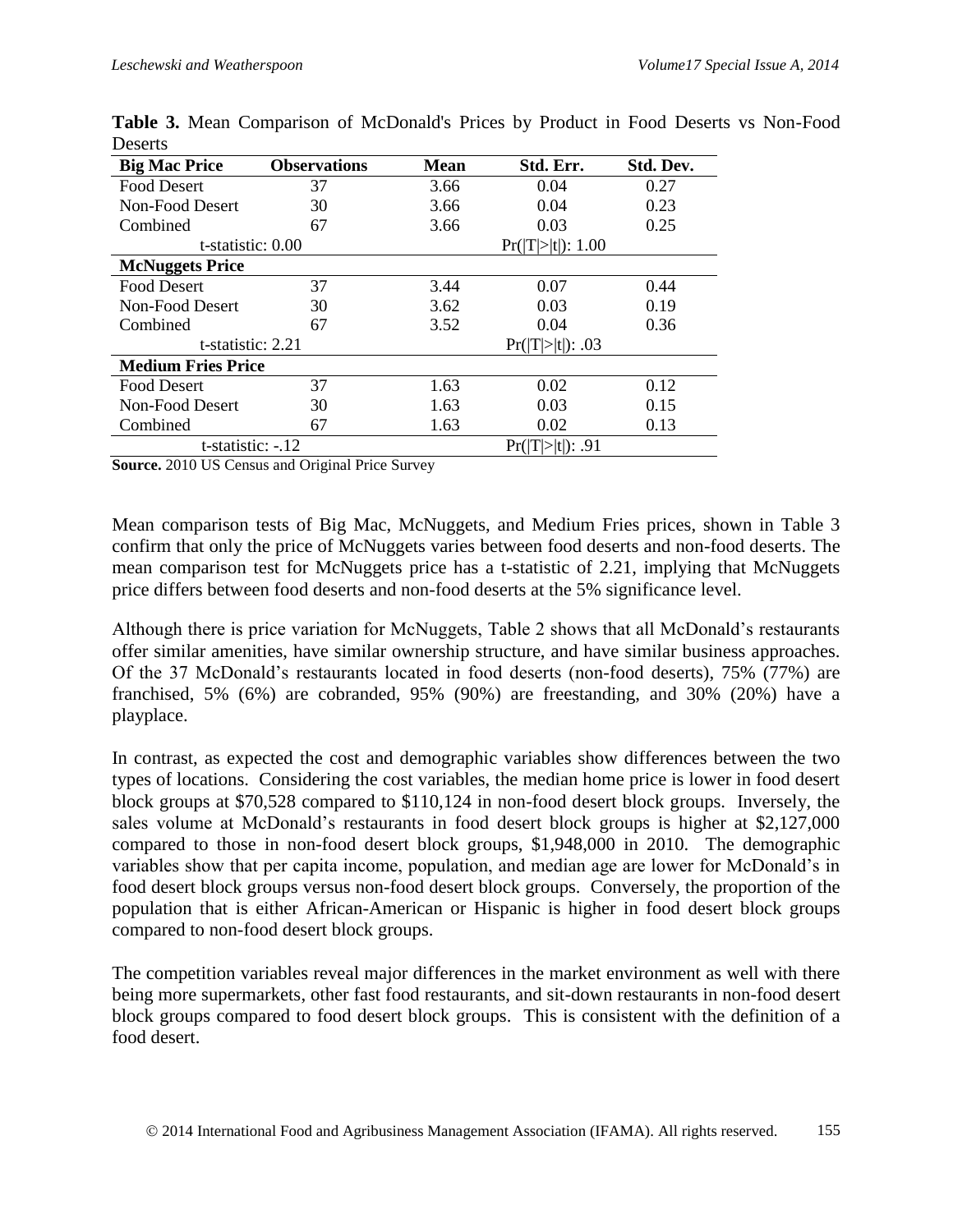| <b>Independent Variables</b>      | <b>Big Mac Price</b> | $\frac{1}{2}$<br><b>Chicken Nuggets Price</b> | <b>Medium Fry Price</b> |
|-----------------------------------|----------------------|-----------------------------------------------|-------------------------|
| <b>Location</b>                   |                      |                                               |                         |
| <b>Food Desert</b>                | $0.118*$             | $-0.066$                                      | $-0.017$                |
| <b>Restaurant Characteristics</b> |                      |                                               |                         |
| Franchise                         | 0.028                | $-0.087$                                      | $-0.079$                |
| Cobranded                         | $-0.097$             | 0.183                                         | 0.007                   |
| Playplace                         | $-0.078$             | $-0.003$                                      | $0.057*$                |
| <b>Costs</b>                      |                      |                                               |                         |
| <b>Sales Volume</b>               | $-0.001**$           | $-0.000$                                      | 0.000                   |
| <b>Demographics</b>               |                      |                                               |                         |
| Per Capita Income                 | 4.02e-06             | 8.68e-06                                      | $6.06e-06*$             |
| Population                        | $-0.000$             | $-0.000$                                      | $-0.000$                |
| Median Age                        | $0.008*$             | $0.011**$                                     | $-0.001$                |
| African-American                  | .042                 | 0.122                                         | $0.167**$               |
| Hispanic                          | .018                 | 0.570                                         | $0.358**$               |
| Competition                       |                      |                                               |                         |
| <b>Other Fast Food</b>            | .017                 | 0.026                                         | $0.013**$               |
| <b>Sit-Down Restaurants</b>       | .003                 | 0.006                                         | $-0.008**$              |
| <b>City Dummies</b>               |                      |                                               |                         |
| Lansing                           | $.181*$              | $0.357**$                                     | $-0.046$                |
| Flint                             | $-0.240***$          | 0.006                                         | $-0.071*$               |
| <b>Grand Rapids</b>               | 0.032                | 0.109                                         | $-0.122*$               |
| Dearborn                          | $-0.249*$            | 0.014                                         | $0.172*$                |
| Warren                            | $0.236*$             | 0.100                                         | 0.005                   |
| Livonia                           | $0.246*$             | 0.282                                         | 0.007                   |
| <b>R-Squared</b>                  | 0.544                | 0.309                                         | 0.461                   |

**Table 4.** McDonald's OLS Regression Results by Product (N=67)

Significant at the 90% level, \*\* Significant at the 95% level, \*\*\* Significant at the 99% level

The ordinary least squares estimates for Equation 1 with the prices of McDonald's three most popular food items as dependent variables are shown in Table 4. Variance inflation factors were calculated in order to determine if a multicollinearity problem was present. Three of the independent variables (freestanding, median home price, and supermarkets) had variance inflation factors greater than 10. These variables were removed from the model as they were indicative of a multicollinearity problem (Greene 2003). The Breusch-Pagan test for heteroskedasticity was then used to determine if heteroskedasticity was present in each of the three price models. The test results showed that heteroskedasticity was present in the regression with McNuggets price and Medium Fry price as dependent variables. Robust standard errors were then calculated for all three regressions in order to correct for the presence of heteroskedasticity. The r-squared values of 0.544, 0.309, and 0.461 for the Big Mac price, McNuggets price, and Medium Fries price regressions respectively, show that a significant proportion of the price variation is explained by the independent variables.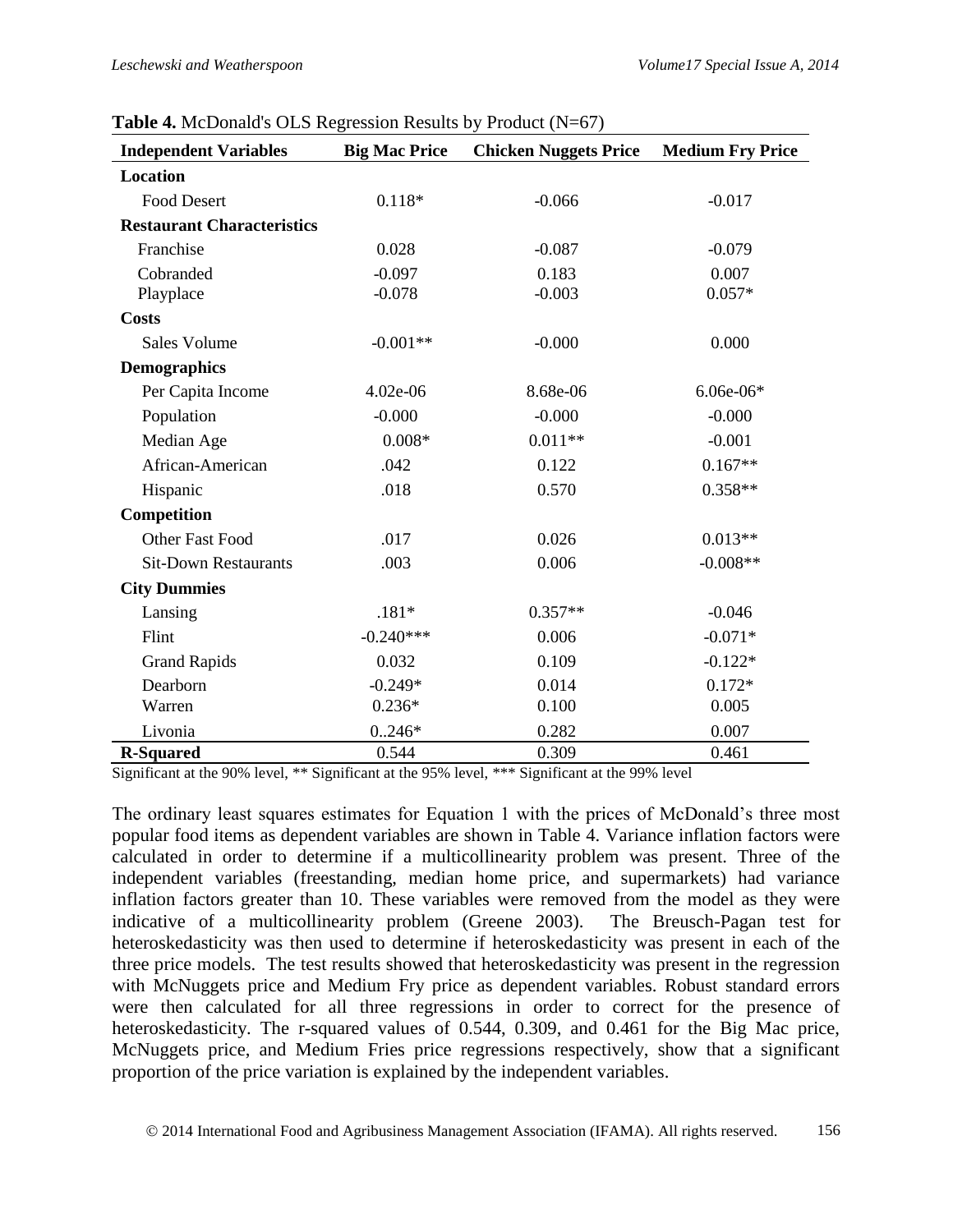Because the primary concern of this paper is to determine if fast food restaurants charge different prices in food deserts, the food desert coefficient is discussed first. Of the three food items, the food desert dummy variable is only significantly related to Big Mac price. The multivariate results suggest that, at the 10% significance level, McDonald's restaurants located in food deserts charge \$0.118 more for Big Macs holding all other variables constant. This positive relationship supports the hypothesis that McDonald's restaurants are taking advantage of the fact that food desert residents have few other food alternatives by charging higher prices in food deserts. Why Big Macs cost more in food deserts, but McNuggets and Medium Fries do not, is unclear. Big Mac price differences in food deserts may be attributed to the fact that McDonald's views the Big Mac as its "classic" menu item (McDonald's 2009). Within the 2009 McDonald's Annual Report, McDonald's explains that they are focusing on the sales performance and emphasizing the affordability of their classic menu items such as the Big Mac and the Quarter Pounder with Cheese (McDonald's 2009). The fact that McDonald's specifically focuses on Big Mac sales and affordability may explain why they vary its price in food deserts, but do not vary the price of McNuggets and Medium Fries.

The regression result that Big Macs price is higher in food deserts contrasts with the bivariate mean comparison tests, which showed that there was a significant difference in the price of McNuggets between food desert and non-food desert restaurants, but Big Mac price and Medium Fry price did not differ. These contrasting results arise because the multivariate regression analysis takes into account other location, restaurant characteristics, demographics, costs, and competition variables when determining whether prices differ in food deserts.

Of the three restaurant characteristics variables unique to this study, only the presence of a playplace was found to affect price at the 10% significance level, suggesting that McDonald's restaurants charge \$0.057 more for Medium Fries at restaurants that have a playplace. This result supports the hypothesis that restaurants can charge higher prices because of the extra entertainment value that a playplace provides.

Unlike prior studies by Graddy (1999), Ater et al. (2010), and Kalnins (2003), this study finds no significant pricing differences among corporate and franchisee owned McDonald's restaurants.

Looking at the cost variables, the regression results show that there is a negative relationship between sales volume and the price of a Big Mac. At the 5% significance level, a \$1,000 increase in sales volume decreases the price of a Big Mac by \$0.001. This finding supports the economies of scale view that increased sales can lead to decreased per unit costs, which can then translate into lower prices.

Considering the demographic variables, the regression results show that per capita income, median age, the proportion of the population that is African-American, and the proportion of the population that is Hispanic affect fast food price. Per capita income has a positive relationship with the price of a Medium Fry. Although the per capita income coefficient is significant at the 10% level, its value is close to zero. This implies that, like the Big Mac price and the McNuggets price, the price of Medium Fries is not affected by per capita income. Population is found to have no effect on fast food price. This is contrary to the findings of Stewart and Davis (2005) who found a positive relationship between population and fast food price. This difference in findings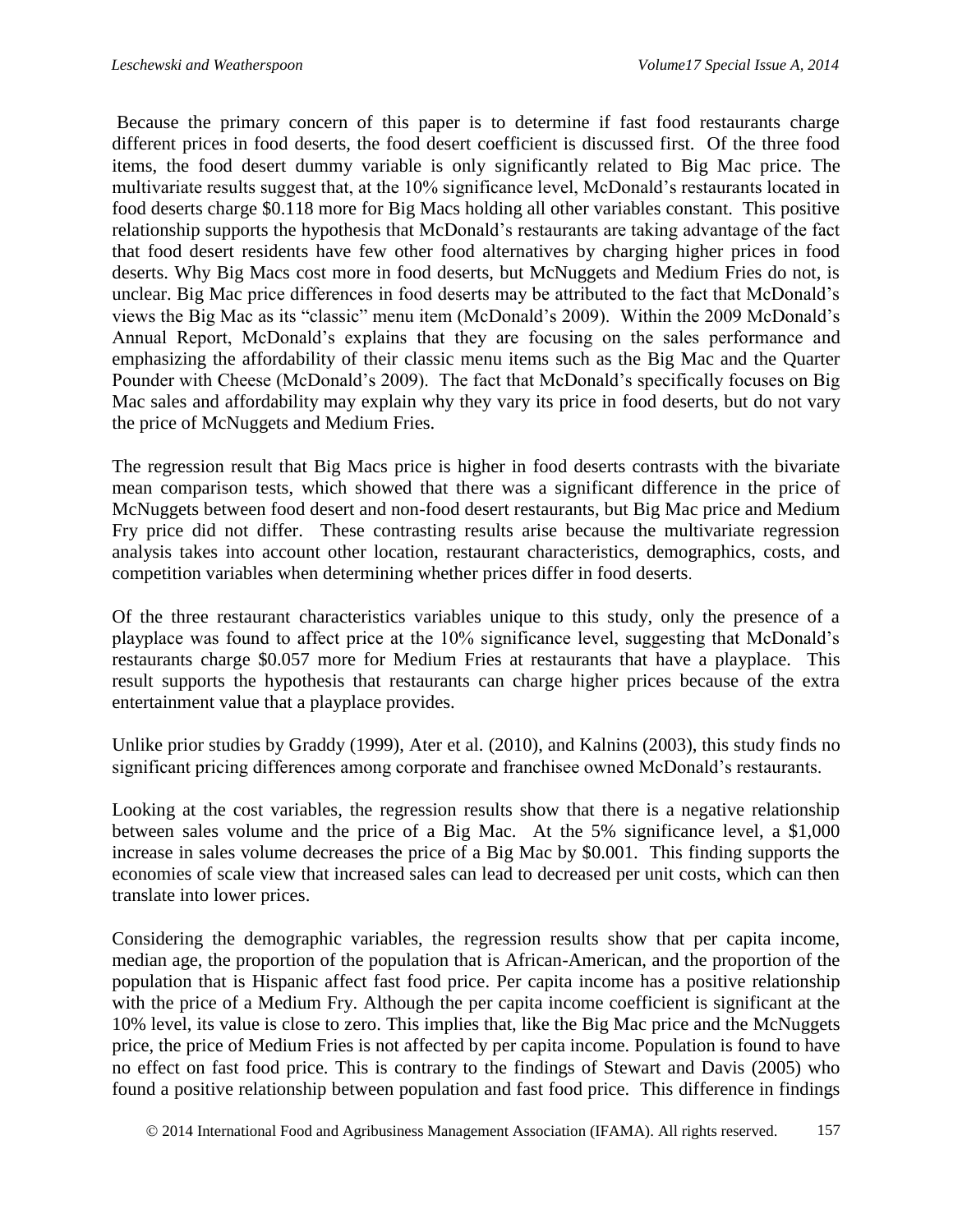is likely a result of the differing study areas. Median age is positively related to both Big Mac price and McNuggets price. This positive relationship is opposite of what was expected. Prior findings by Stewart, Blisard, Jolliffe, and Bhuyan (2005), showed that fast food demand decreased with age. A typical response to an increase in demand is to increase prices. Thus age was expected to be inversely related to price. The positive relationship between median age and fast food price may result from age groups having different food preferences and dining habits in this paper's study area.

Both the proportion of the population that is African-American and the proportion of the population that is Hispanic are positively related to the price of Medium Fries. At the 5% significance level, a 1% increase in the proportion of the population that is African-American (Hispanic) leads to a \$0.167 (\$0.358) increase in the price of a Medium Fry. For the Big Mac price and McNuggets price regressions, the coefficients on race variables are nearly significant. This finding is identical to that of Graddy (1997) who found that fast food restaurants charge more for fries in areas with higher proportions of African-Americans. This finding suggests that McDonald's may be using discriminatory pricing strategies under which they charge higher prices in areas with higher proportions of minorities. An alternative explanation is that African-Americans and Hispanics may have different tastes and food preferences which affect their demand for fries. This difference in demand could in turn affect the price of fries in African-American and Hispanic communities.

Of the competition variables, the presence of other fast food restaurants and sit-down restaurants has an effect on the Medium Fry price. At the 5% significance level, an additional fast food restaurant (sit-down restaurant) leads to a \$0.013 increase (\$0.008 decrease) in the price of a Medium Fry. The positive relationship between the number of other fast food restaurants and Medium Fry price is opposite of what was expected. Additional competition from other fast food restaurants was expected to cause restaurants to lower prices. Muller (1997) offers a possible explanation why the number of food restaurants is positively related to Medium Fry price, but not Big Mac price or McNuggets price. Muller (1997) explains that small changes in the price of a fast food item will lead customers to substitute the item with a competitor's product. Following this argument, McDonald's may not charge higher prices for the Big Mac and McNuggets when faced with competition from other fast food outlets because the Whopper and Burger King Chicken Nuggets act as close substitutes. Because McDonald's french fries are perceived superior in the fast food industry, consumers are likely less sensitive to the Medium Fry price (America's 2012). Thus McDonald's can charge higher prices for Medium Fries despite the added competition from other fast food restaurants.

The inverse relationship between the number of sit-down restaurants and the price of a Medium Fry supports the idea that increased competition leads to lower prices. This finding also supports prior findings that sit-down restaurants have recently been lowering prices in order to compete with fast food restaurants (Senauer et al. 2010). If fast food restaurants charge high prices for additional items such as fries and soda, alternative dining options such as sit-down restaurants may become more appealing.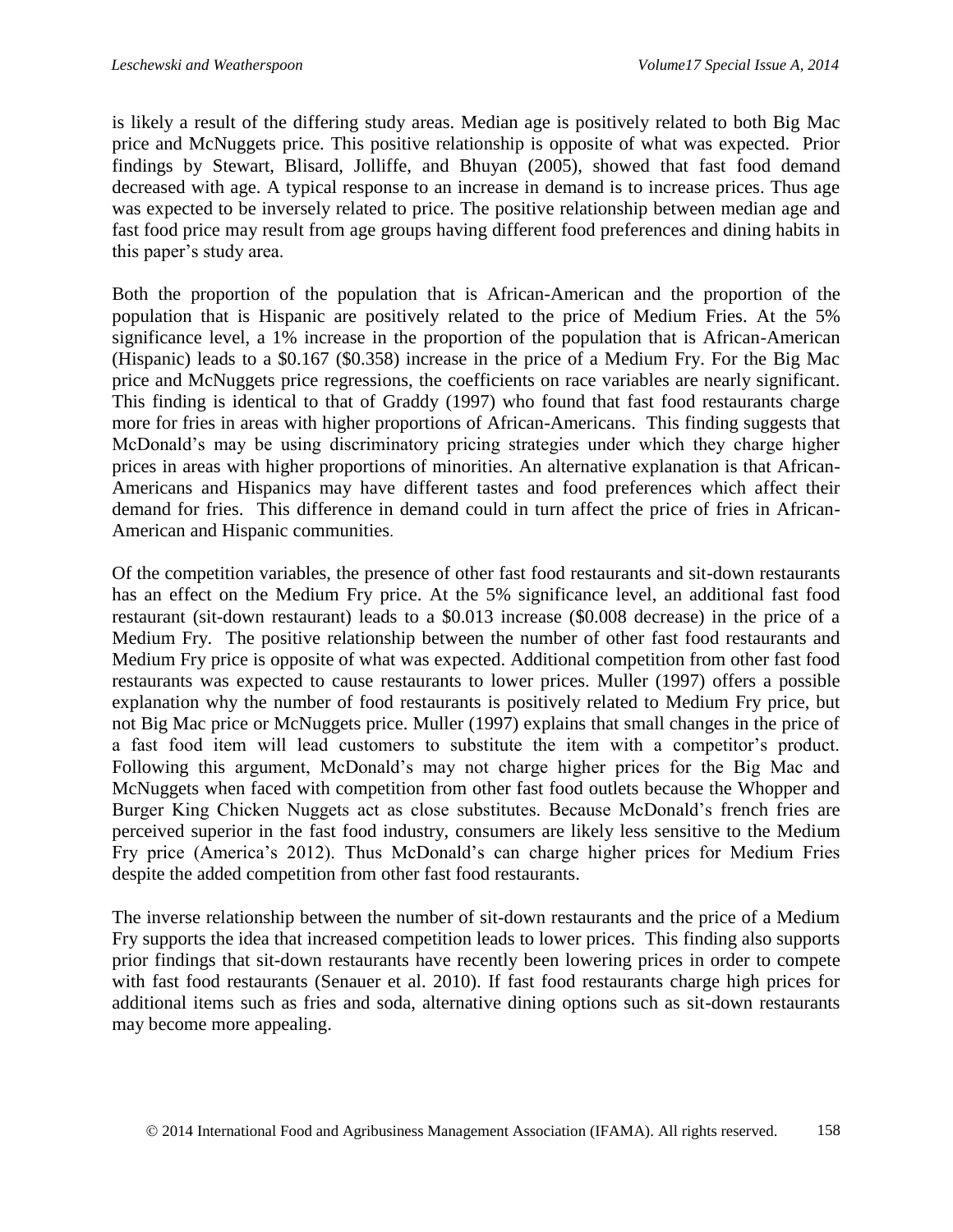The regression results show that McDonald's prices vary with the city that the restaurant is located in. The varying prices for the three food items are due to differences in costs of living and consumer preferences amongst the seven cities $4$ .

### *Burger King*

Descriptive statistics of the data collected on Burger King restaurants in both non-food desert and food desert block groups are shown in Table 5. Similar to McDonald's, the Burger King restaurants are relatively evenly dispersed in food desert and non-food desert block groups, with 24 restaurants located in food deserts and 16 restaurants located in non-food deserts.

|                                   | Food Desert (N=24) |           |              | Non-Food Desert (N=16) |             |           |        |         |
|-----------------------------------|--------------------|-----------|--------------|------------------------|-------------|-----------|--------|---------|
| <b>Variable</b>                   | <b>Mean</b>        | Std. Dev. | Min.         | Max.                   | <b>Mean</b> | Std. Dev. | Min.   | Max.    |
| <b>Restaurant Characteristics</b> |                    |           |              |                        |             |           |        |         |
| Cobranded (dummy)                 | 0.00               | 0.00      | 0.00         | 0.00                   | 0.00        | 0.00      | 0.00   | 0.00    |
| Freestanding (dummy)              | 1.00               | 0.00      | 1.00         | 1.00                   | 1.00        | 0.00      | 1.00   | 1.00    |
| Playplace (dummy)                 | 0.17               | 0.38      | 0.00         | 1.00                   | 0.19        | 0.40      | 0.00   | 1.00    |
| <b>Prices</b>                     |                    |           |              |                        |             |           |        |         |
| Price Nuggets (\$)                | 2.83               | 0.36      | 2.49         | 3.69                   | 2.82        | 0.47      | 2.02   | 3.69    |
| Price Whopper (\$)                | 3.59               | 0.18      | 3.29         | 3.95                   | 3.64        | 0.18      | 3.29   | 3.81    |
| Price Med. Fry (\$)               | 2.01               | 0.19      | 1.79         | 2.43                   | 2.00        | 0.13      | 1.79   | 2.29    |
| Costs                             |                    |           |              |                        |             |           |        |         |
| Median Home Price (\$)            | 60,098             | 33,444    | $\mathbf{0}$ | 112,500                | 109,220     | 35,255    | 47,424 | 188,996 |
| Sales Volume (\$1,000)            | 1,085              | 345       | 600          | 1,960                  | 1,060       | 305       | 640    | 1,600   |
| <b>Demographics</b>               |                    |           |              |                        |             |           |        |         |
| Per Capita Income (\$)            | 19,939             | 7,244     | 8,579        | 32,108                 | 24,599      | 6,030     | 10,411 | 33,268  |
| Population (#)                    | 1,143              | 669       | 136          | 2,713                  | 1,533       | 1,066     | 411    | 4,610   |
| Median Age (#)                    | 33.26              | 6.08      | 22.80        | 46.00                  | 37.75       | 5.07      | 31.60  | 51.70   |
| African-American (%)              | 46.00              | 39.00     | 1.00         | 98.00                  | 10.00       | 24.00     | 0.00   | 98.00   |
| Hispanic (%)                      | 11.00              | 16.00     | 0.00         | 71.00                  | 6.00        | 13.00     | 0.00   | 53.00   |
| Competition                       |                    |           |              |                        |             |           |        |         |
| Other Fast Food (#)               | 1.50               | 1.64      | 0.00         | 6.00                   | 2.56        | 1.41      | 1.00   | 5.00    |
| Sit-Down Restaurants (#)          | 3.95               | 4.17      | 0.00         | 15.00                  | 6.25        | 7.17      | 2.00   | 32.00   |
| Supermarkets (#)                  | 0.00               | 0.00      | 0.00         | 0.00                   | 0.44        | 0.63      | 0.00   | 2.00    |

**Source.** 2010 US Census and Original Price Survey

The descriptive statistics suggest that there is price variation in all three of Burger King's topselling items in food desert versus non-food desert locations. The price of Chicken Nuggets has a mean of \$2.83 (\$2.82) and a standard deviation of \$0.36 (\$0.47) in food desert (non-food

l <sup>4</sup> None of the McDonald's restaurants were located in Sterling Heights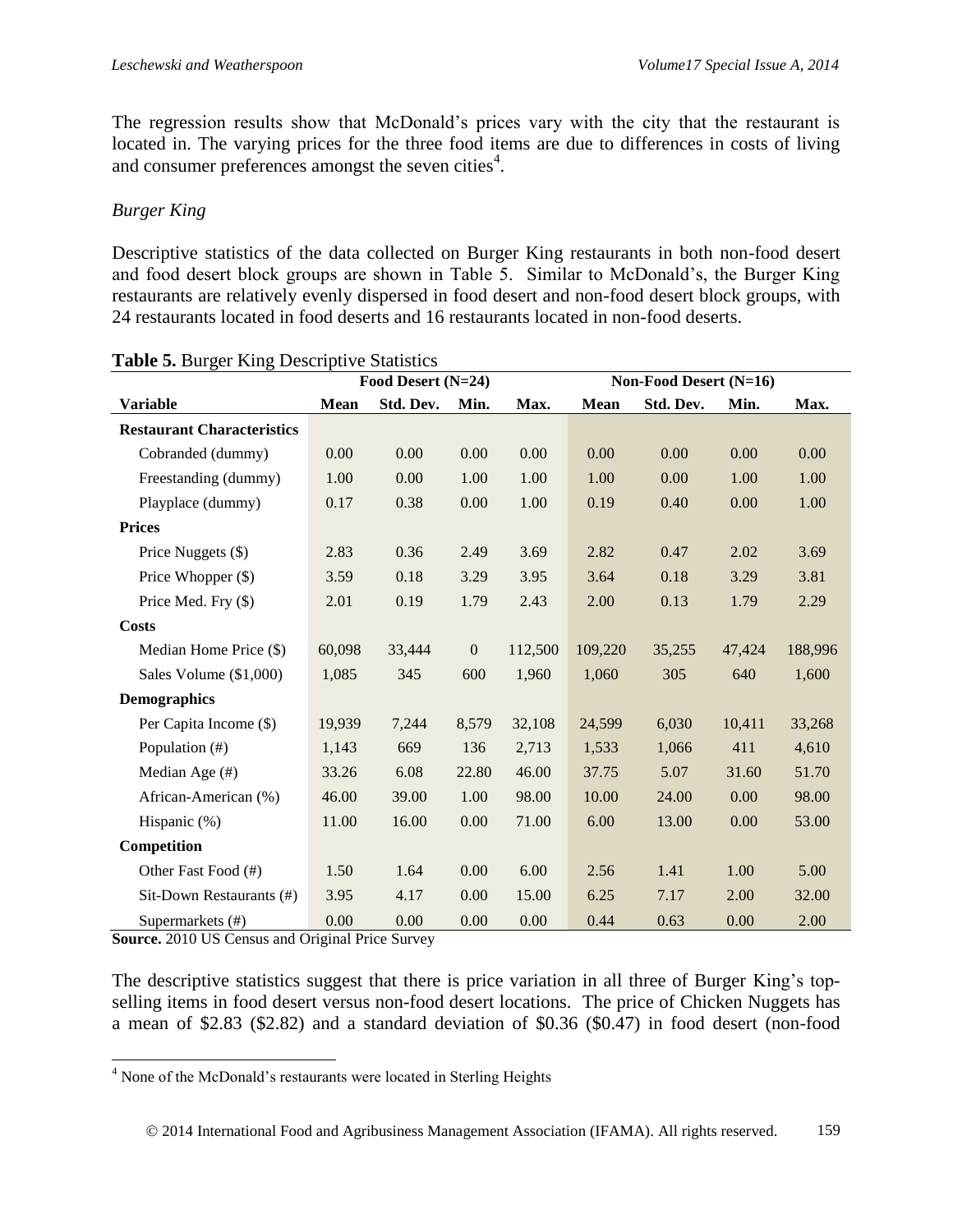desert) locations. The price of a Whopper has a mean of \$3.59 (\$3.64) and a standard deviation of \$0.18 (\$0.18) in food desert (non-food desert) locations. Similarly, the mean price of Medium Fries is \$2.01 (\$2.00), with a standard deviation of \$0.19 (\$0.13) in food desert (non-food desert) locations.

Mean comparison tests for the price of each of the three food items in two location types are shown in Table 6. The t-statistics for Whopper price and Chicken Nuggets price are 0.91 and - 0.11. This implies that there is no significant price difference for Whoppers and Chicken Nuggets in food deserts compared to non-food deserts. The mean comparison test for Medium Fries, however, has a t-statistic of -1.93. This indicates that medium fry price differs in food deserts compared to non-food deserts at the 10% level.

| <b>Whopper Price</b>      | Observations $(\#)$ | Mean $(\$)$    | $Std. Err.$ $(*)$  | $Std. Dev.$ (\$) |
|---------------------------|---------------------|----------------|--------------------|------------------|
| Food Desert               | 24                  | 3.59           | 0.04               | 0.18             |
| Non-Food Desert           | 16                  | 3.64           | 0.05               | 0.18             |
| Combined                  | 40                  | 3.61           | 0.03               | 0.18             |
| t-statistic: .91          |                     |                | Pr( T > t ): .3714 |                  |
| <b>Nuggets Price</b>      |                     |                |                    |                  |
| <b>Food Desert</b>        | 24                  | 2.83           | 0.07               | 0.36             |
| Non-Food Desert           | 16                  | 2.82           | 0.12               | 0.47             |
| Combined                  | 40                  | 2.83           | 0.06               | 0.4              |
| t-statistic: -.11         |                     |                | Pr( T > t ): .91   |                  |
| <b>Medium Fries Price</b> |                     |                |                    |                  |
| Food Desert               | 24                  | 2.1            | 0.04               | 0.19             |
| Non-Food Desert           | 16                  | $\overline{c}$ | 0.03               | 0.13             |
| Combined                  | 40                  | 2.06           | 0.03               | 0.17             |
| t-statistic: -1.93        |                     |                | Pr( T > t ): .06   |                  |

**Table 6.** Mean Comparison of Burger King Prices by Product in Food Deserts vs Non-Food Deserts

Unlike McDonald's, the descriptive statistics in Table 5 show that there is no variation present in the cobranding and freestanding restaurant dummy variables. All of the Burger King restaurants in this sample are non-cobranded and are freestanding. Information on whether the Burger King restaurant is a franchise was not available and is thus not included in Table 5. There is, however, a small difference in the percentage of Burger King restaurants that have a playplace, 17% (19%) of Burger King restaurants located in food deserts (non-food desert).

The descriptive statistics for the cost variables show that median home price is higher in nonfood desert block groups and that the sales at Burger King restaurants in food deserts are higher than the sales of those in non-food deserts. Similar to McDonald's, the demographic variables, per capita income, population, and median age are higher in non-food desert block groups. Also like McDonald's, the proportion of the population that is African-American and the proportion of the population that is Hispanic are higher in food desert block groups.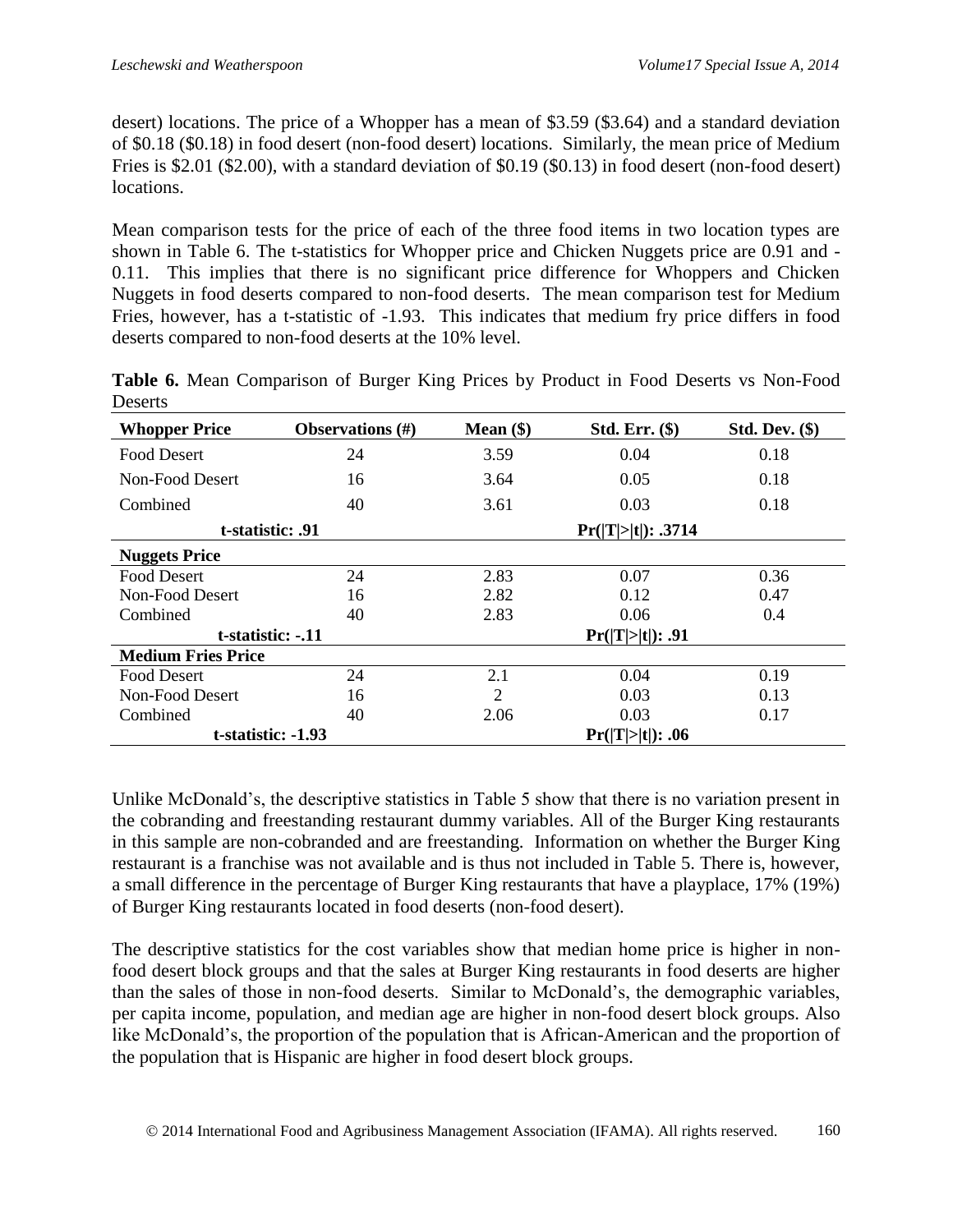In the competition variable category, there are more sit-down restaurants, supermarkets, and other fast food restaurants in non-food desert block groups.

The ordinary least squares estimates for Equation 1 with the prices of Burger King's three food items as dependent variables are shown in Table 7. Because of the small number of observations (N=40), bootstrapping, using 200 replications, was used to estimate the standard errors of the regression coefficients. The city dummy variables were not included in the regression in order to increase the degrees of freedom. Variance inflation factors were calculated in order to determine if a multicollinearity problem was present. None of the variables had a variance inflation factor greater than 10, suggesting that multicollinearity was not present in the model. The Breusch-Pagan test for heteroskedasticity was then used to determine if heteroskedasticity was present in each of the three price models. The test results showed that heteroskedasticity was present in the regression with Chicken Nuggets price as the dependent variable. Robust standard errors were then calculated for all three regressions in order to correct for the presence of heteroskedasticity.

| $\frac{1}{2}$<br><b>Independent Variables</b> | <b>Whopper Price</b> | <b>Chicken Nuggets Price</b> | <b>Medium Fry Price</b> |
|-----------------------------------------------|----------------------|------------------------------|-------------------------|
| Location                                      |                      |                              |                         |
| <b>Food Desert</b>                            | $-0.040$             | $-0.110$                     | 0.064                   |
| <b>Restaurant Characteristics</b>             |                      |                              |                         |
| Playplace                                     | $-0.003$             | $-0.144$                     | $-0.066$                |
| <b>Costs</b>                                  |                      |                              |                         |
| <b>Sales Volume</b>                           | $-0.000$             | 0.000                        | 0.000                   |
| <b>Median Home Value</b>                      | $-2.36 E-07$         | $-7.31 E-07$                 | 7.44 E-07               |
| <b>Demographics</b>                           |                      |                              |                         |
| Per Capita Income                             | 3.51 E-06            | $-3.68$ E-06                 | $-4.62 E-06$            |
| Population                                    | $-0.000$             | 0.000                        | $-0.000$                |
| Median Age                                    | $-0.018$             | $-0.027$                     | $-0.009$                |
| African-American                              | $-0.240$             | $-0.287$                     | 0.044                   |
| Hispanic                                      | $-0.331$             | 0.292                        | $-0.810***$             |
| Competition                                   |                      |                              |                         |
| Other Fast Food                               | $-0.031$             | 0.007                        | $-0.019$                |
| <b>Sit-Down Restaurants</b>                   | 0.004                | 0.013                        | 0.007                   |
| Supermarkets                                  | 0.061                | $-0.028$                     | 0.046                   |
| <b>R-Squared</b>                              | 0.217                | 0.361                        | 0.401                   |

|  |  | Table 7. Burger King's OLS Regression with Bootstrapped SEs Results (N=40) |  |  |  |
|--|--|----------------------------------------------------------------------------|--|--|--|
|  |  |                                                                            |  |  |  |

Significant at the 90% level, \*\* Significant at the 95% level, \*\*\* Significant at the 99% level

The Burger King regression results with bootstrapped standard errors are shown in Table 7. Unlike the mean comparison test results in Table 6, which show that Medium Fry price differs between food deserts and non-food deserts, the regressions results show that being located in a food desert does not significantly affect the price of a Whopper, Chicken Nuggets, or a Medium Fry. This finding suggests that, after accounting for other factors, Burger King does not use different pricing strategies in restaurants located in food deserts versus non-food deserts.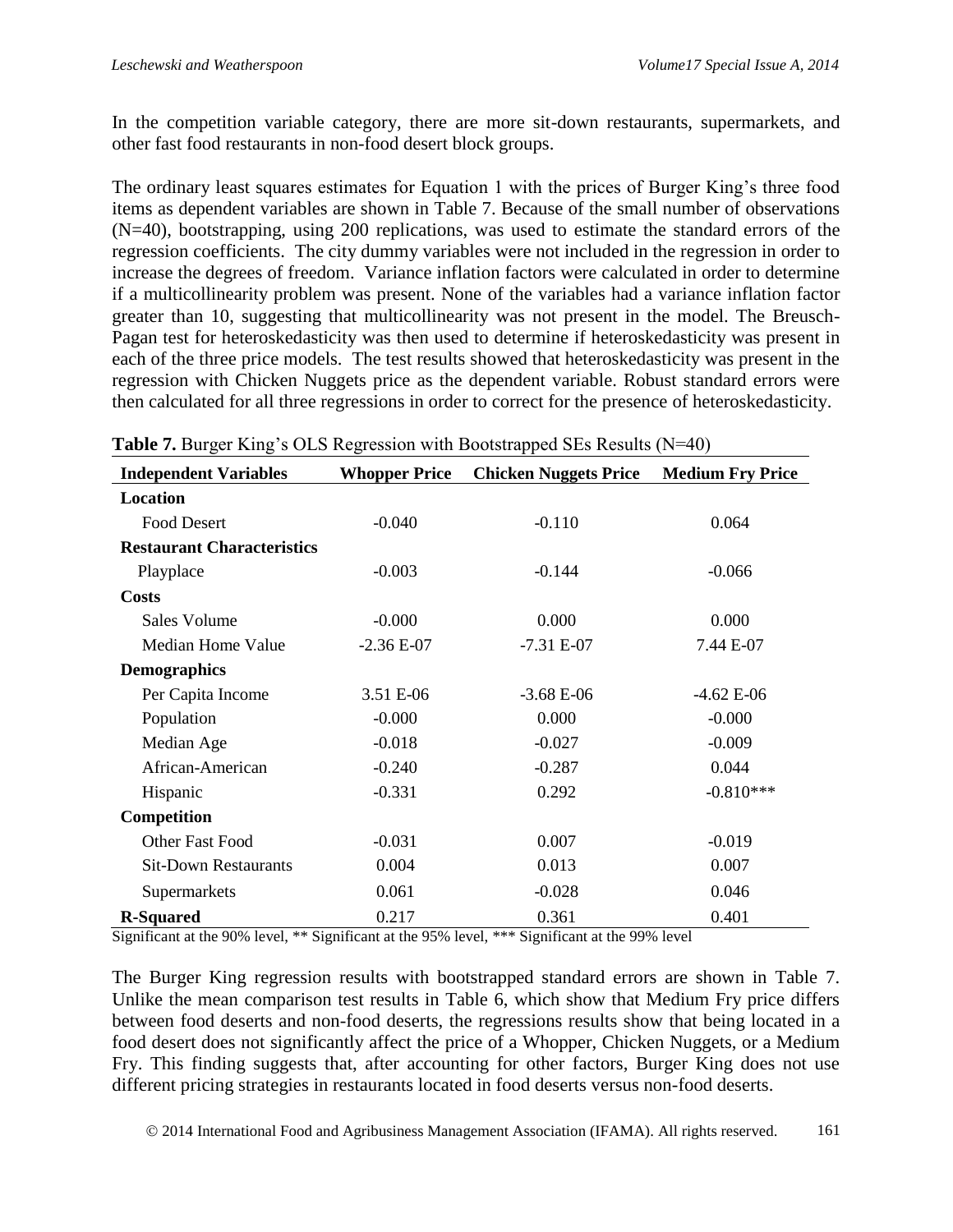In addition to the food desert variable, only one of the other independent variables significantly affects the food item prices. At the 1% significance level, a 1% increase in the proportion of the population that is Hispanic leads to a \$0.81 decrease in the price of a Medium Fry. Within the regressions for each of the three food items, the constant term was significant at the 1% level. This suggests that variables, other than those included in this study and prior literature, likely have an effect on the prices Burger King charges at its restaurants. These finding suggests that the pricing strategies of Burger King differ greatly from those employed by McDonald's and the fast food industry as a whole.

#### *Subway*

Descriptive statistics of the data collected on Subway restaurants for both block groups are shown in Table 8. The Subway restaurants are evenly distributed, with 39 restaurants in food deserts and 44 restaurants in non-food deserts.

|                                   | Food Desert (N=39) |           |                | Non-Food Desert (N=44) |             |           |                  |         |
|-----------------------------------|--------------------|-----------|----------------|------------------------|-------------|-----------|------------------|---------|
| <b>Variable</b>                   | <b>Mean</b>        | Std. Dev. | Min.           | Max.                   | <b>Mean</b> | Std. Dev. | Min.             | Max.    |
| <b>Restaurant Characteristics</b> |                    |           |                |                        |             |           |                  |         |
| Cobranded (dummy)                 | 0.36               | 0.49      | 0.00           | 1.00                   | 0.39        | 0.49      | 0.00             | 1.00    |
| Freestanding (dummy)              | 0.64               | 0.49      | 0.00           | 1.00                   | 0.61        | 0.49      | 0.00             | 1.00    |
| <b>Prices</b>                     |                    |           |                |                        |             |           |                  |         |
| Price Italian BMT (\$)            | 4.03               | 0.09      | $\overline{4}$ | 4.25                   | 4.01        | 0.05      | $\overline{4}$   | 4.25    |
| Price Tuna (\$)                   | 4.08               | 0.17      | $\overline{4}$ | 4.5                    | 3.89        | 0.3       | 3.5              | 4.5     |
| Price Subway Club (\$)            | 4.55               | 0.1       | 4.5            | 4.75                   | 4.46        | 0.17      | 4.00             | 4.75    |
| Costs                             |                    |           |                |                        |             |           |                  |         |
| Median Home Price (\$)            | 81,924             | 54,166    | $\overline{0}$ | 198,077                | 126,857     | 71,725    | $\boldsymbol{0}$ | 265,909 |
| Sales Volume (\$1,000)            | 268                | 125       | 40             | 720                    | 318         | 160       | 80               | 800     |
| <b>Demographics</b>               |                    |           |                |                        |             |           |                  |         |
| Per Capita Income (\$)            | 23,580             | 10,328    | 11,370         | 49,343                 | 26,510      | 10,479    | 2,424            | 53,902  |
| Population (#)                    | 1,239              | 759       | 38             | 3,847                  | 1,441       | 890       | 33               | 4,085   |
| Median Age (#)                    | 37.87              | 6.51      | 25.50          | 50.50                  | 39.59       | 8.13      | 23.90            | 57.70   |
| African-American (%)              | 45.00              | 39.00     | 0.00           | 99.00                  | 15.50       | 27.76     | 0.00             | 98.25   |
| Hispanic (%)                      | 7.50               | 13.10     | 0.00           | 62.70                  | 2.69        | 3.10      | 0.00             | 17.52   |
| Competition                       |                    |           |                |                        |             |           |                  |         |
| Other Fast Food (#)               | 2.51               | 1.73      | 0.00           | 7.00                   | 2.48        | 1.55      | 0.00             | 6.00    |
| Sit-Down Restaurants (#)          | 6.77               | 10.84     | 0.00           | 51.00                  | 7.11        | 5.97      | 0.00             | 24.00   |
| Supermarkets (#)                  | 0.00               | 0.00      | 0.00           | 0.00                   | 0.75        | 0.62      | 0.00             | 2.00    |

#### **Table 8.** Subway Descriptive Statistics

**Source.** 2010 US Census and Original Price Survey

The descriptive statistics suggest that there is price variation in all three Subway sandwiches in food desert versus non-food desert restaurants. The 6-inch Italian BMT price has a mean of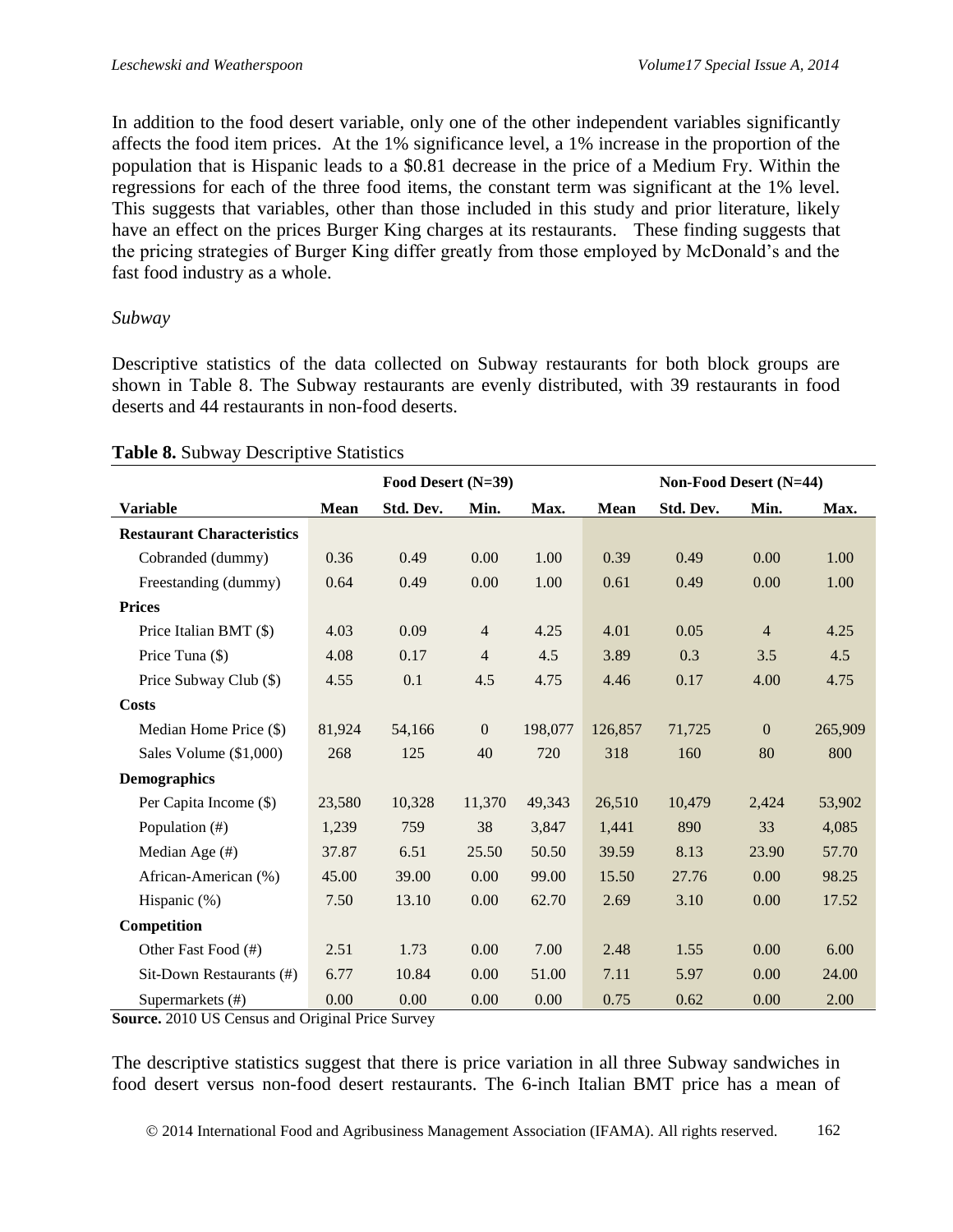$$4.03$  ( $$4.01$ ) and a standard deviation of  $$0.09$ ( $$0.05$ ), the 6-inch Tuna price has a mean of \$4.08(\$3.89) and standard deviation of \$0.17(\$0.3), and the 6-inch Subway Club price has a mean of \$4.55(\$4.46) and a standard deviation of \$0.10(\$0.17) in food desert (non-food desert) locations.

Mean comparison tests for sandwich prices in food deserts compared to non-food deserts are shown in Table 9. The t-statistic for the Italian BMT price is -1.32, suggesting that its price does not differ in food deserts versus non-food deserts. The t-statistics for the Tuna and Subway Club however are  $-3.78$  and  $-2.98$  respectively. This implies that at the 1% significance level, the 6inch Tuna sandwich and the 6-inch Subway Club cost more at restaurants in food deserts.

Like McDonald's, Table 8 shows Subway restaurants located in food deserts and non-food deserts have similar ownership structure and have similar business approaches. Of the 39 (44) Subway restaurants located in food deserts (non-food deserts), 36% (39%) are cobranded and 64% (61%) are freestanding. The franchise variable was not included in Table 8 due to the fact that all Subway restaurants are franchised. Further, the playplace variable was excluded because no Subway restaurant in the sample had a playplace.

Considering the cost variables, median home price is higher in food desert block groups. Unlike McDonald's and Burger King, sales volume is higher at Subway restaurants located in non-food desert block groups. This difference suggests that food desert residents are more likely to dine at burger restaurants and less likely to dine at Subway than non-food desert residents.

| л.<br><b>Italian BMT Price</b>          | <b>Observations</b> $(\#)$ | $\checkmark$<br>Mean $(\$)$ | $Std. Err.$ $(*)$  | <b>Std. Dev. (\$)</b> |  |
|-----------------------------------------|----------------------------|-----------------------------|--------------------|-----------------------|--|
| <b>Food Desert</b>                      | 39                         | 4.03                        | 0.01               | 0.09                  |  |
| Non-Food Desert                         | 44                         | 4.01                        | 0.01               | 0.05                  |  |
| Combined                                | 83                         | 4.02                        | 0.01               | 0.07                  |  |
| $t$ -statistic: $-1.32$                 |                            |                             | Pr( T > t ): .19   |                       |  |
| <b>Tuna Price</b>                       |                            |                             |                    |                       |  |
| Food Desert                             | 39                         | 4.08                        | 0.03               | 0.17                  |  |
| Non-Food Desert                         | 44                         | 3.89                        | 0.05               | 0.3                   |  |
| Combined                                | 83                         | 3.98                        | 0.03               | 0.26                  |  |
| t-statistic: -3.78                      |                            |                             | Pr( T > t ): .0003 |                       |  |
| <b>Subway Club Price</b>                |                            |                             |                    |                       |  |
| <b>Food Desert</b>                      | 44                         | 4.55                        | 0.02               | 0.1                   |  |
| Non-Food Desert                         | 39                         | 4.46                        | 0.03               | 0.17                  |  |
| Combined                                | 83                         | 4.5                         | 0.02               | 0.15                  |  |
| t-statistic: -2.98<br>Pr( T > t ): .004 |                            |                             |                    |                       |  |

**Table 9.** Mean Comparison of Subway Prices by Product in Food Deserts vs Non-Food Deserts

**Source.** GIS Business Analyst and Price Survey

As with McDonald's and Burger King, per capita income, population, and median age are higher in non-food desert block groups, while the proportions of the population that are African American and Hispanic are higher in food desert block groups.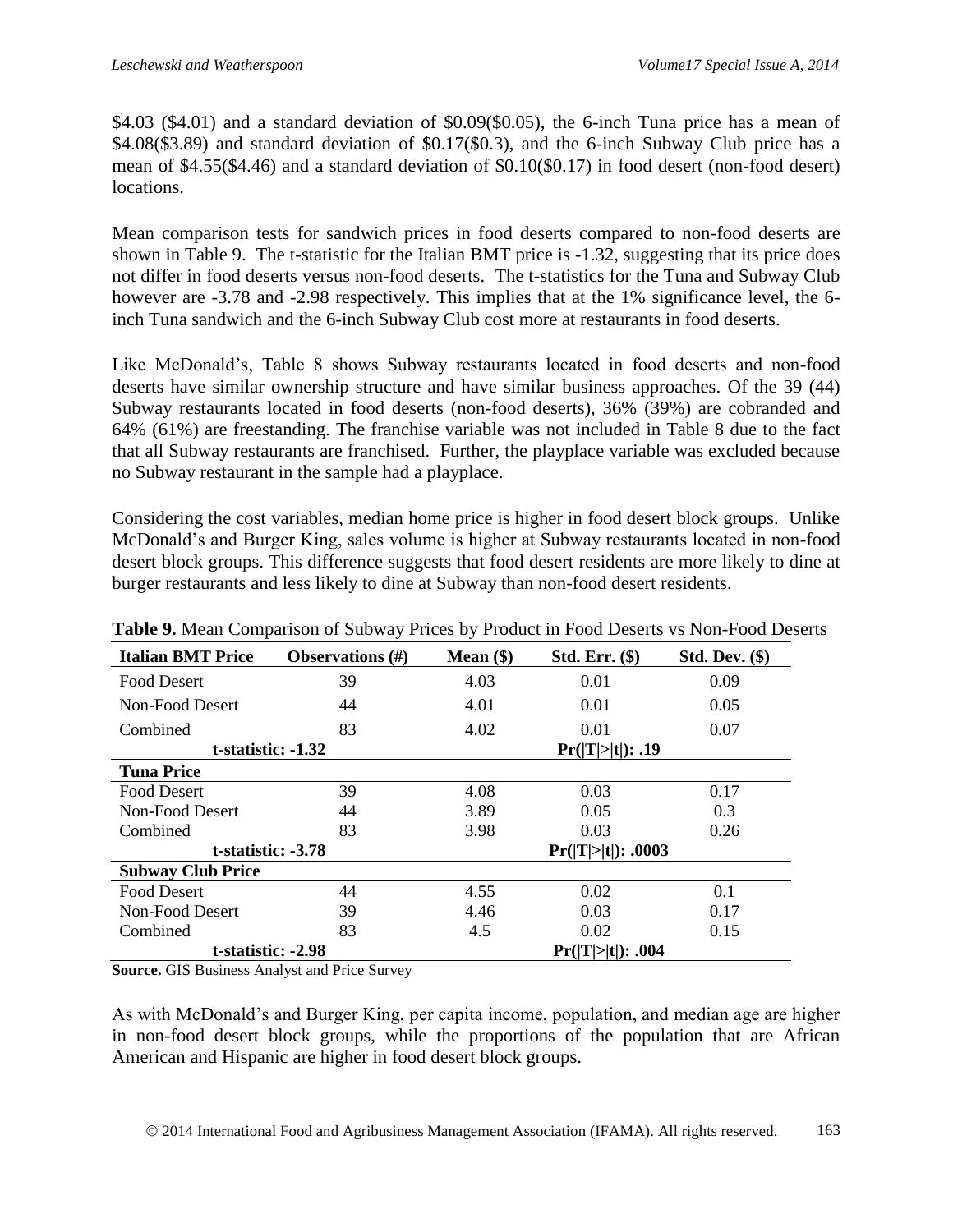Descriptive statistics for the competition variables show that there are more sit-down restaurants and supermarkets in non-food desert block groups. However, there are more other fast food restaurants in food desert block groups compared to non-food desert block groups.

The OLS regression results for the three Subway sandwiches are presented in Table 10. Variance inflation factors were calculated in order to determine if a multicollinearity problem was present. Three of the independent variables (freestanding, median home price, and supermarkets) had variance inflation factors greater than 10. These variables were removed from the model as they were indicative of a multicollinearity problem (Greene 2003). The Breusch-Pagan test was then used to determine if heteroskedasticity was present in each of the three price models. The test results showed that heteroskedasticity was present in the regression with Italian BMT price and Subway Club price as dependent variables. Robust standard errors were then calculated for all three regressions in order to correct for the presence of heteroskedasticity. The r-squared values of 0.115, 0.455, and 0.216 for the Italian BMT, Tuna, and Subway Club price regressions respectively, show the percent of the price variation explained by the independent variables.

Within the OLS regression for each Subway sandwich, city dummy variables are omitted. Upon analyzing the data collected from the pricing survey, it was found that Subway appears to charge uniform prices for their menu items within each city. For example, in all but 2 Subway restaurants in the sample from Grand Rapids, the 6-inch Subway Club costs the same price, \$4.50. In order to determine whether Subway's prices are affected by the food desert dummy, restaurant characteristics, costs, demographics, and competition, it was necessary to exclude the city dummy variables.

The regression results in Table 10 show that Subway restaurants located in food deserts charge higher prices for 6-inch Tuna sandwiches and 6-inch Subway club sandwiches. At the 10% significance level, Subway restaurants charge \$0.091 more for 6-inch Tuna sandwiches in food deserts. Similarly, at the 1% significance level, Subway restaurants located in food deserts charge \$0.137 more for 6-inch Subway Club sandwiches. These results confirm the bivariate mean comparison test findings that the prices of the 6-inch Tuna and 6-inch Subway Club were higher in food desert versus non-food desert block groups. This positive relationship between price and food deserts supports that Subway restaurants are taking advantage of the fact that food desert residents have few other food alternatives by charging higher prices in food deserts. Why the price of a 6-inch Italian BMT does not vary between Subways located in food deserts versus non-food deserts requires further study outside the scope of this paper.

As with McDonald's, cobranding has no effect on the prices charged for each of the three Subway sandwiches. This suggests that the extra value added from combining two or more brands, does not allow fast food restaurant managers to charge higher prices.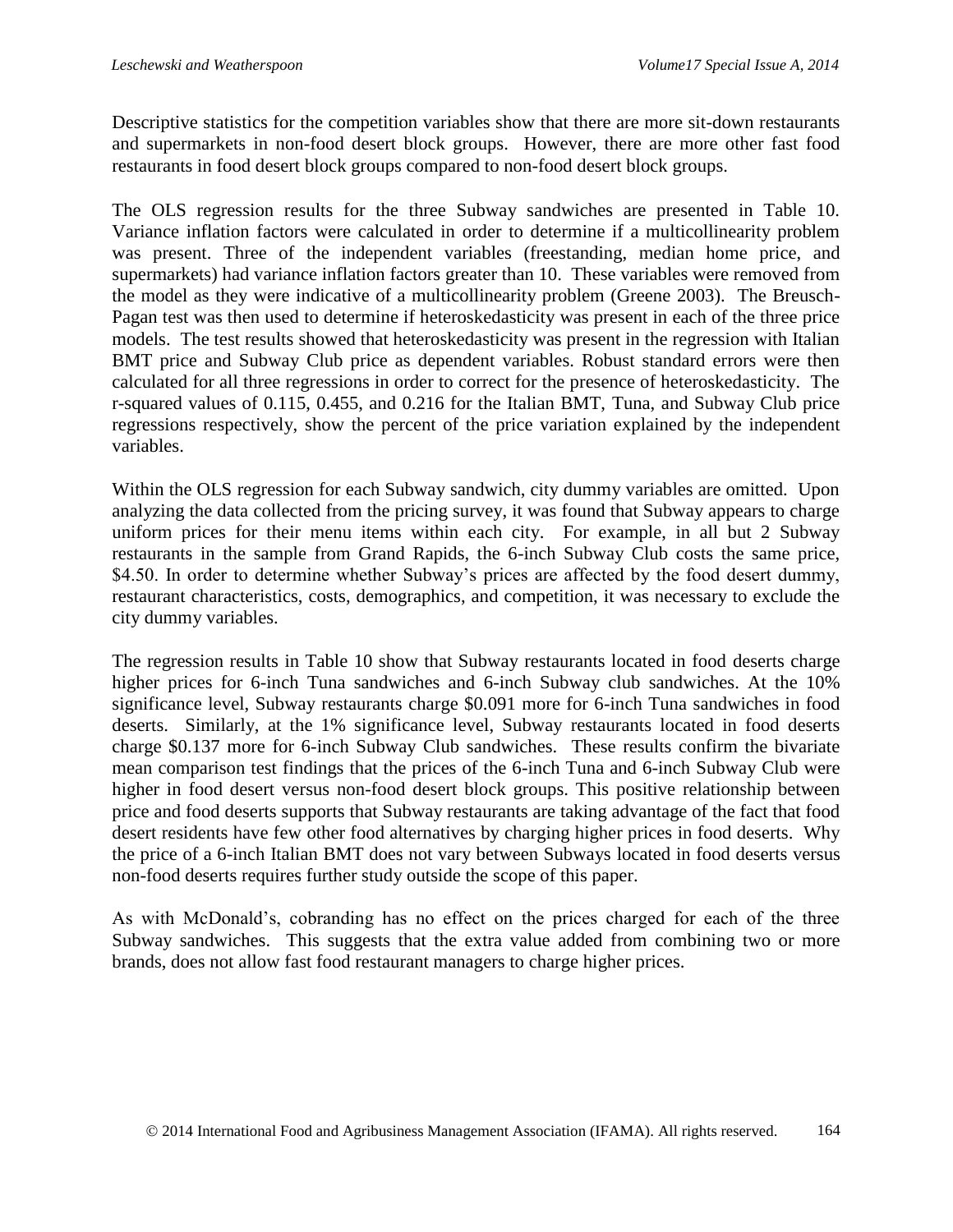| $\frac{1}{2}$ . $\frac{1}{2}$ . $\frac{1}{2}$ . $\frac{1}{2}$ . $\frac{1}{2}$ . $\frac{1}{2}$ . $\frac{1}{2}$ . $\frac{1}{2}$<br><b>Independent Variables</b> | <b>Italian BMT Price</b> | <b>Tuna Price</b> | <b>Subway Club Price</b> |
|---------------------------------------------------------------------------------------------------------------------------------------------------------------|--------------------------|-------------------|--------------------------|
| Location                                                                                                                                                      |                          |                   |                          |
| <b>Food Desert</b>                                                                                                                                            | 0.026                    | $0.091*$          | $0.137***$               |
| <b>Restaurant Characteristics</b>                                                                                                                             |                          |                   |                          |
| Cobranded                                                                                                                                                     | $-0.003$                 | $-0.001$          | 0.048                    |
| <b>Costs</b>                                                                                                                                                  |                          |                   |                          |
| Sales Volume                                                                                                                                                  | 0.000                    | $0.001*$          | $-0.000$                 |
| <b>Demographics</b>                                                                                                                                           |                          |                   |                          |
| Per Capita Income                                                                                                                                             | $-8.01 E - 07$           | $-4.14 E-06$      | $-2.21 E-06$             |
| Population                                                                                                                                                    | $-0.000**$               | $3.78 E - 06$     | 8.47 E-06                |
| Median Age                                                                                                                                                    | 0.001                    | $0.009**$         | 0.001                    |
| African-American                                                                                                                                              | $-0.017$                 | $0.372***$        | $-0.019**$               |
| Hispanic                                                                                                                                                      | $-0.053$                 | $0.423*$          | $-0.310**$               |
| <b>Competition</b>                                                                                                                                            |                          |                   |                          |
| Other Fast Food                                                                                                                                               | 0.007                    | $0.034*$          | $-0.019$                 |
| <b>Sit-Down Restaurants</b>                                                                                                                                   | 0.002                    | $-0.003$          | $-0.000$                 |

#### **Table 10.** Subway's OLS Regression Results (N=83)

The cost variable, sales volume is found to have a positive relationship with the price of a 6-inch Tuna sandwich. The regression results imply that at the 10% significance level, a \$1,000 increase in restaurant sales leads to a \$0.001 increase in the price of a 6-inch Tuna sandwich. This finding supports the idea of economies of scale, under which increased sales leads to lower per unit costs, which in turn translate into lower prices.

Four of the demographic variables were found to affect the prices of Subway's sandwiches. The population of the block group in which the Subway is located is inversely related to the price of the 6-inch Italian BMT. However, the coefficient for population in the Italian BMT regression is close to zero. This suggests that like the Tuna price and Subway Club price, the population does not affect the price of the Italian BMT. Median age has a positive relationship with the price of the 6-inch Tuna sandwich. This positive relationship is opposite of what was expected based on the findings by Stewart, Blisard, Jolliffe, and Bhuyan (2005), who showed that fast food demand decreased with age. A typical response to an increase in demand is to increase prices. Thus age was expected to be inversely related to price. The positive relationship between median age and fast food price may result from age groups having different food preferences, which affect their demand for fast food, in this paper's study area.

Both the proportion of the population that is African-American and the proportion of the population that is Hispanic affect the price of Subway sandwiches. A 1% increase in the proportion of the population that is African-American leads to a \$0.372 increase in the price of a 6-inch Tuna sandwich at the 1% significance level. Conversely, a 1% increase in the proportion of the population that is African-American leads to a \$0.019 decrease in the price of the Subway Club. Similarly, a 1% increase in the proportion of the population that is Hispanic leads to a \$0.423 increase (\$0.310 decrease) in the price of a 6-inch Tuna (6-inch Subway club) sandwich.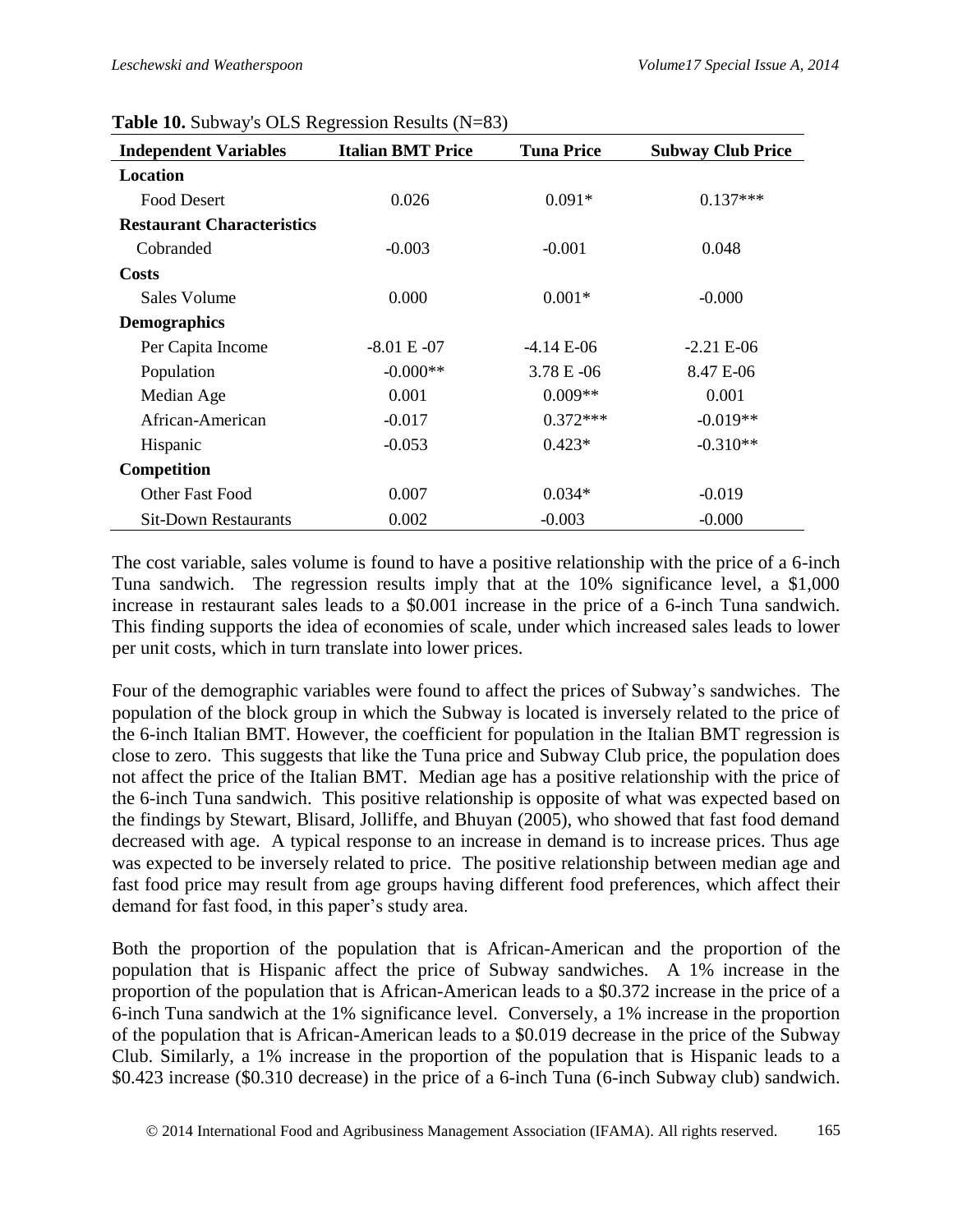Why Subway charges higher prices for Tuna sandwiches, lower prices for Subway Club sandwiches, and the same prices for Italian BMT sandwiches in communities with a higher proportion of minorities is unclear. It may be the case that African-American's and Hispanic's have higher demand for Tuna sandwiches and lower demand for Subway Club sandwiches compared to population demand as a whole. These differences in demand may translate into different prices for the sandwiches.

The regression results show that per capita income does not affect the price of the three Subway sandwiches. This result differs from both Graddy (1997) and Stewart and Davis (2005) who found that fast food prices were higher in lower-income areas.

Considering the competition variables, only the number of other fast food restaurants affect the price of Subway sandwiches. At the 10% significance level, an additional fast food restaurant causes Subway to charge \$0.034 more for a 6-inch Tuna sandwich. Muller's (1997) finding that small changes in the price of a fast food item will lead customers to substitute the item with a competitor's product, can again be used to support this positive relationship. The Italian BMT sandwich and Subway Club sandwich both contain meat and can be viewed as substitutes to the Big Mac and Whopper. The Tuna sandwich however does not have a close substitute at McDonald's and Burger King, whose only seafood offering is a fried fish sandwich. Thus, Subway can likely charge higher prices for the Tuna sandwich despite the added competition from other fast food restaurants.

## **Conclusions**

The results of this study indicate that despite having similar ownership structure, offering similar amenities, and having similar business approaches, some fast food restaurants charge higher prices for select food items at restaurants located in food deserts. Regression results indicate that the McDonald's Big Mac and Subway's 6-inch Tuna and 6-inch Subway Club sandwiches are more expensive in food desert versus non-food desert restaurants. Unlike McDonald's and Subway, Burger King does not appear to charge different prices at food desert versus non-food desert restaurants.

The conclusion that fast food restaurants such as McDonald's and Subway are charging higher prices in food deserts, combined with prior findings that small grocers and convenience stores charge higher prices in food deserts (Chung et al. 1999, Kaufman et al. 1997, MacDonald et al. 1991), suggests the food industry needs to reevaluate their approach to marketing to poor underserved markets. Policymakers may also need to investigate the overall higher food costs in food desert locations.

In addition to evidence of higher fast food prices in food deserts, this study finds that sales at McDonald's and Burger King are higher at restaurants located in food deserts, while sales at Subway are lower at restaurants located in food deserts. This finding suggests that food desert residents are more likely to dine at burger style restaurants than at Subway. With Subway often viewed as a healthier option than burger style restaurants, this finding supports the need for continued food education programs in food deserts. Continued funding of programs such as The Supplemental Nutrition Assistance Program (SNAP-Ed) and The Expanded Food Nutrition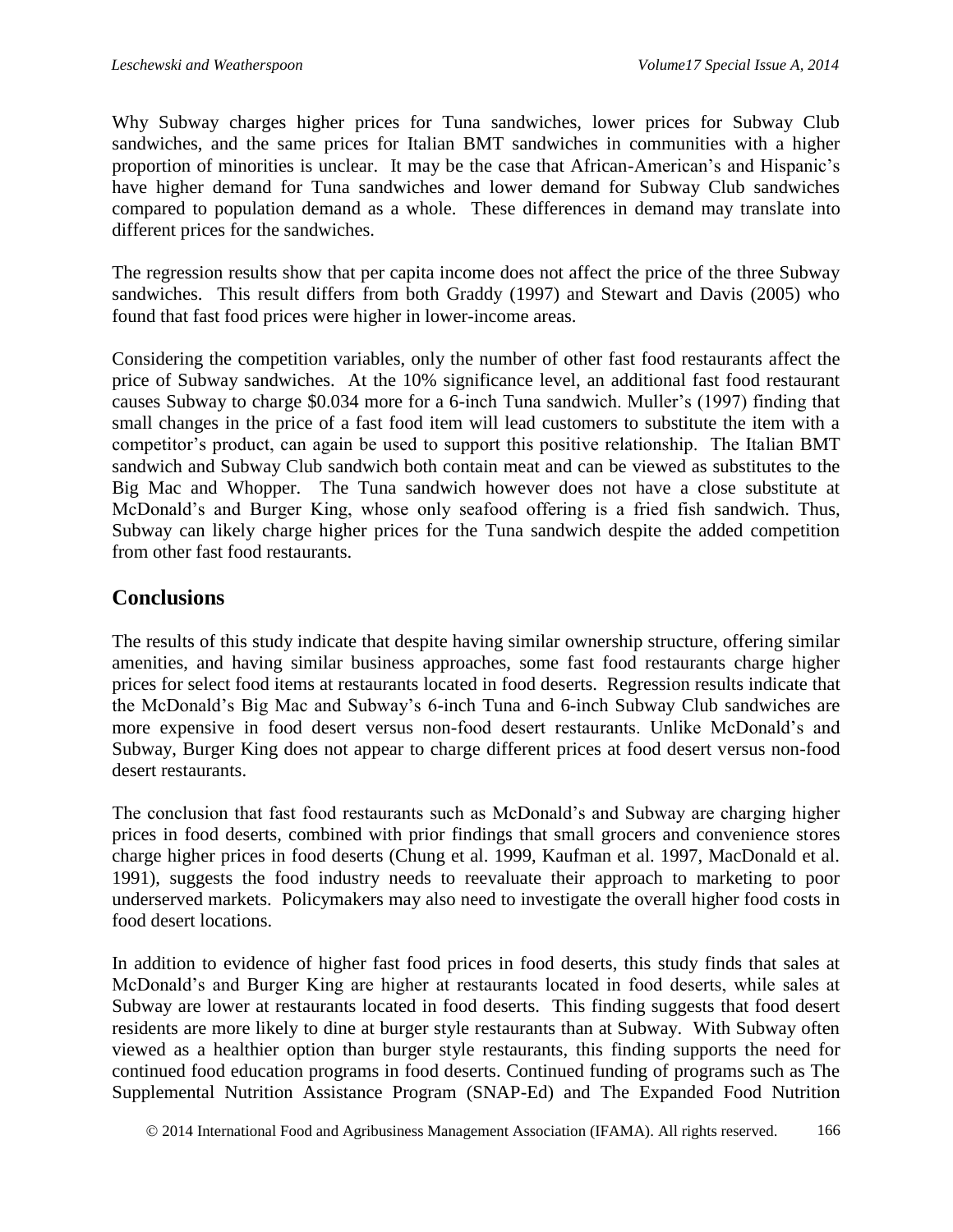Education Program (EFNEP) is essential in that they are helping individual's with limited means gain the knowledge, skills, and attitudes necessary to have a nutritionally sound diet (Expanded 2013).

This study is the first to analyze fast food restaurant pricing strategies in food deserts. Additional research and data is needed to further understand the role fast food restaurant pricing plays in food deserts. Questions of particular interest include:

- How do fast food restaurants decide which items to charge higher prices for in food deserts?
- Do fast food restaurants charge higher prices for menu items with higher nutritional value at restaurants located in food deserts?
- How are fast food pricing and consumer preferences associated in food desert locations?

# **References**

- Abcede, A., S. Dwyer, P. Shook, and D. Smith. 1994. From Car Hops to Co-Branding. *National Petroleum News* 86(5): 34-45.
- Zagat. 2012. America's Best Burgers, Fries, Coffee and More. http://blog.zagat.com/2012/09/americas-best-burgers-fries-coffee-and.html
- Anderson, B., S. Lyon-Callo, C. Fussman, G. Imes, and A. Rafferty. 2011. Fast-Food Consumption and Obesity Among Michigan Adults. *Preventing Chronic Disease* 8(4): A71.
- Ater, I. and O. Rigbi. 2010. Price Control in Franchised Chains: The Case of McDonald's Dollar Menu. *SIEPR Discussion Paper*. No. 0622.
- Batis, C., L. Hernandez-Barrera, S. Barquera, J. Rivera, and B. M. Popkin. 2011. Food Acculturation Drives Dietary Differences among Mexicans, Mexican Americans, and Non-Hispanic Whites. *The Journal of Nutrition* 141(10): 1898-1906.
- Binkley, J. and J. Connor. 1996. Market Competition and Metropolitan-Area Grocery Prices. Working Paper. Food Marketing Policy Center. University of Connecticut.
- Carmin, J. and G. Norkus. 1990. Pricing Strategies for Menus: Magic or Myth. *Cornell Hotel and Restaurant Administration Quarterly* 31(3): 44-50.
- Chung, C. and S.L. Myers. 1999. Do the Poor Pay More for Food? An Analysis of Grocery Store Availability and Food Price Disparities. *Journal of Consumer Affairs* 33:276-96.
- ERS Food Access Research Atlas. *ERS.* 2010. http://www.ers.usda.gov/data-products/foodaccess-research-atlas/go-to-the-atlas.aspx#.UkobSDlXLzJ.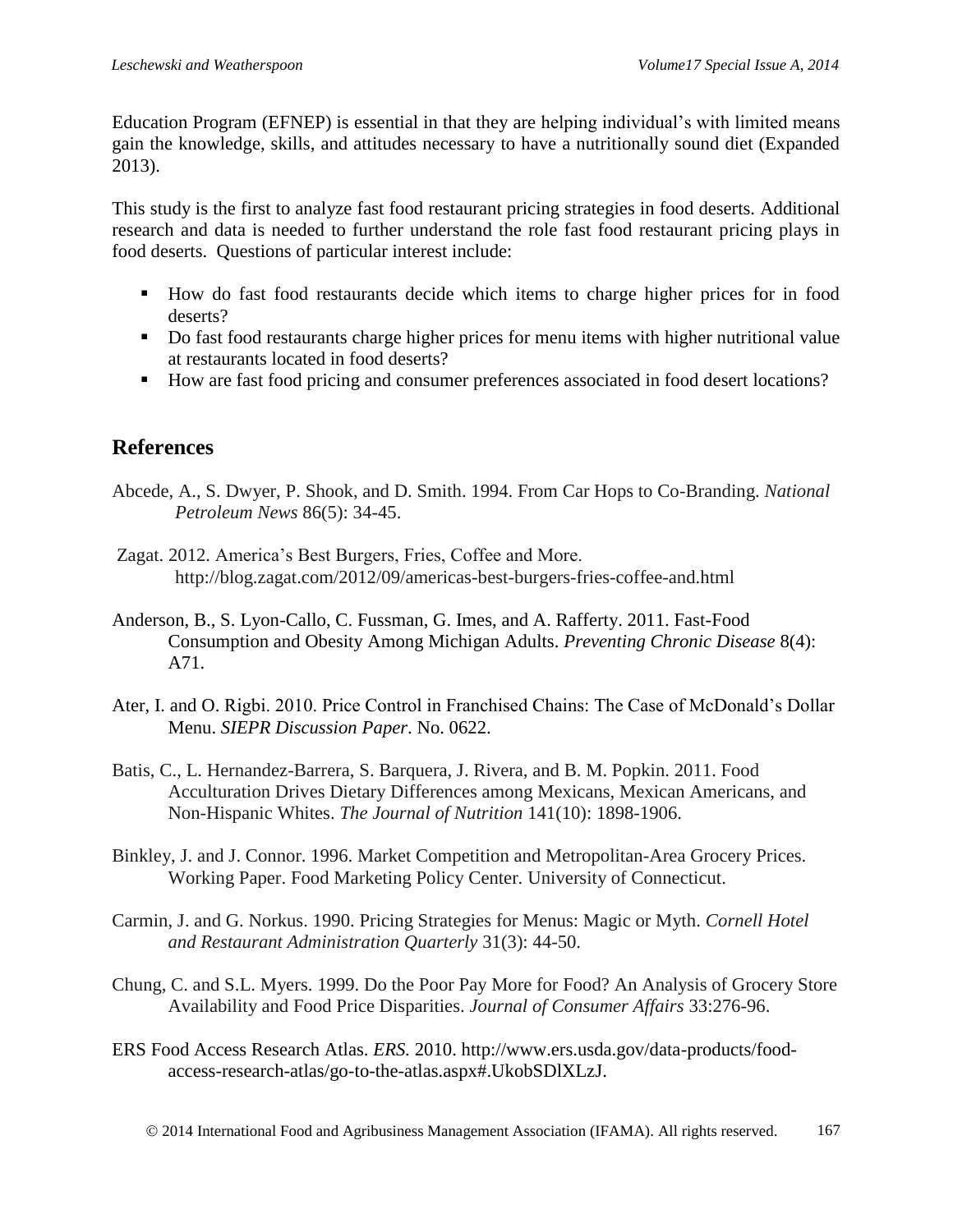- Expanded Food and Nutrition Education Program (EFNEP). 2013. *National Institute of Food and Agriculture*. http://www.csrees.usda.gov/nea/food/efnep/efnep.html.
- Flegal, K., M. Carroll, C. Ogden, and C. Johnson. 2002. Prevalence and Trends in Obesity Among US Adults 1999-2000. *Journal of the American Medical Association* 288(14): 1723-1727.
- Food and Alcoholic Beverages: Total Expenditures. *ERS*. October 1, 2012. http://www.ers.usda.gov/data-products/food-expenditures.aspx#26636.
- Food, Conservation, and Energy Act of 2008. 2008. Public Law No. 110-246, 112 Stat. 165.
- Geographic Terms and Concepts-Block Groups. *United States Census Bureau*. 2010. http://www.census.gov/geo/reference/gtc/gtc\_bg.html.
- Graddy, Kathryn. 1997. Do Fast-Food Chains Price Discriminate on the Race and Income Characteristics of an Area. *Journal of Economic and Business Statistics* 15: 391-401.
- Graddy, K., and D. Robertson. 1999. Fairness of Pricing Decisions. *Business Ethics Quarterly* 9(2): 225-243.
- Greene, William H. 2003. Econometric Analysis. 5<sup>th</sup> Ed. *Upper Saddle River*, NJ.
- Jeffery, R., J. Baxter, M. McGuire, and J. Linde. 2006. Are Fast Food Restaurants an Environmental Risk Factor For Obesity. *International Journal of Behavioral Nutrition and Physical Activity* 3(2): 1- 6.
- Jekanowski, Mark David. 1998. An Econometric Analysis of the Demand for Fast Food Across Metropolitan Areas with an Emphasis on the Role of Availability. PhD Dissertation, Purdue University, West Lafayette, IN.
- Kalnins, Arturs. 2003. Hamburger Prices and Spatial Econometrics. *Journal of Economics and Management Strategy* 12(4): 591-616.
- Kaufman, P.R., J.M. MacDonald, S.M. Lutz, and D.M. Smallwood. 1997. Do the Poor Pay More for Food? Item Selection and Price Differences Affects Low-Income Household Food Costs. *Economic Research Service* No. 34065.
- LaFontaine, Francine. 1995. Pricing Decisions in Franchised Chains: A Look at the Restaurant and Fast-Food Industry. *NBER* Working Paper 5247.
- Liang, J., and V. Kanetkar. 2006. Price Endings: Magic and Math. *Journal of Product and Brand Management* 15(6): 377-385.
- MacDonald, J.M. and P.E. Nelson. 1991. Do the Poor Still Pay More? Food Price Variations in Large Metropolitan Areas. *Journal of Urban Economics* 30: 344-59.
	- 2014 International Food and Agribusiness Management Association (IFAMA). All rights reserved. 168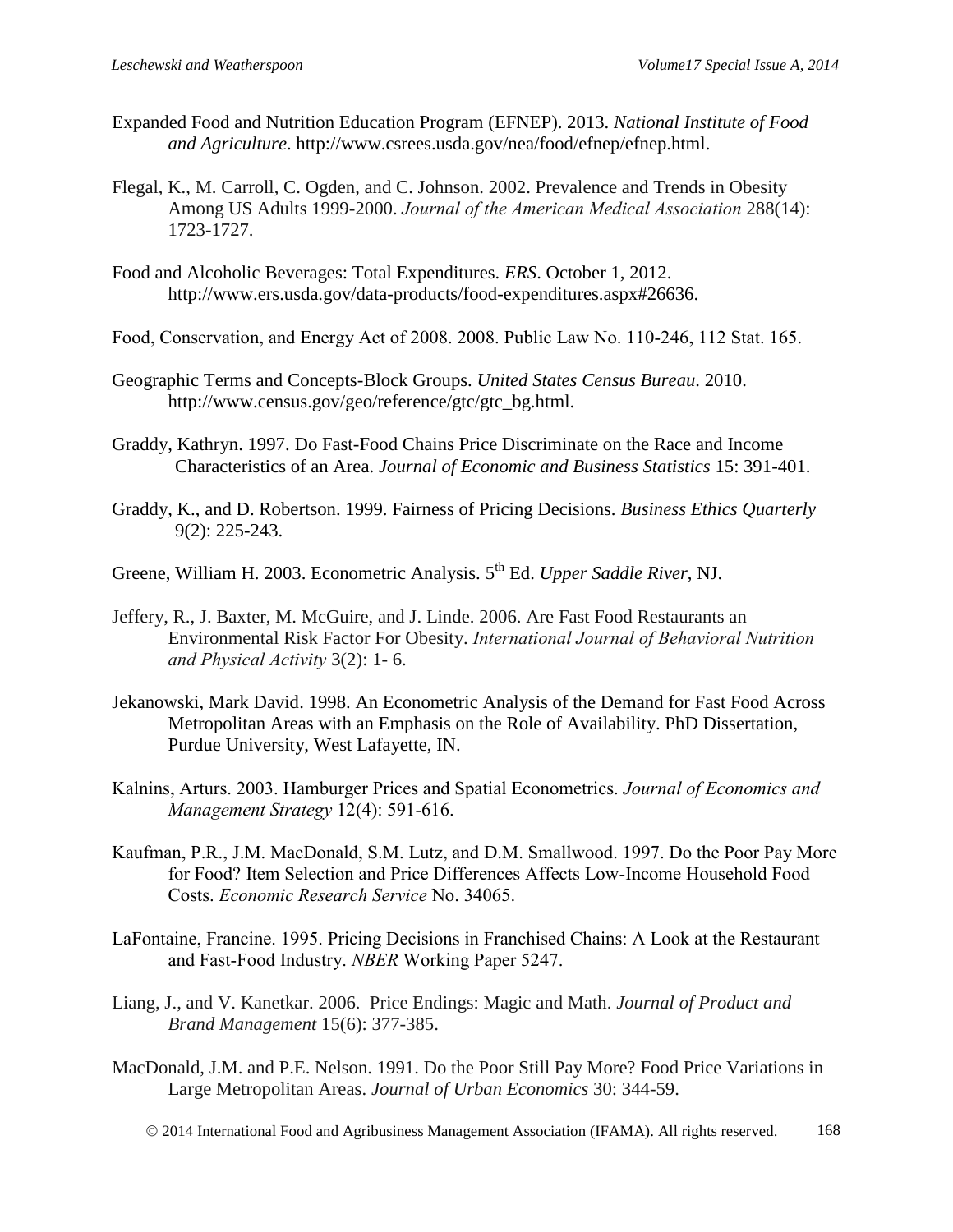- Maddock, Jay. 2004. The Relationship Between Obesity and Prevalence of Fast Food Restaurants: State-Level Analysis. *American Journal of Health Promotion* 19(2): 137- 143.
- McDonald's Annual Report 2010. 2009. *McDonald's*. http://www.aboutmcdonalds.com/mcd/investors/annual\_reports.html
- McDonald's Annual Report 2011. 2011. *McDonald's* http://www.aboutmcdonalds.com/mcd/investors/annual\_reports.html
- Morland, K., S.Wing, A. Diez Roux, and C. Poole. 2002. Neighborhood Characteristics Associated with the Location of Food Stores and Food Service Places. *American Journal of Preventive Medicine* 22(1): 23-29.
- Muller, Christopher. (1997). Redefining Value: The Hamburger Price War. *Cornell Hospitality Quarterly*. 38(3): 62-73.
- Naipaul, Sandra, and H.G. Parsa. 2001. Menu Price Endings that Communicate Value and Quality. *Cornell Hotel and Restaurant Administration Quarterly* 42(1): 26-37.
- Ogden, C., M. D. Carroll, B. Kit, and K. Flegal. 2012. Prevalence of Obesity in the United States 2009-2010. *NCHS DATA Brief* 82: 1-8**.**
- Raja, S., Changxing M., and P. Yadav**.** 2008. Beyond Food Deserts: Measuring and Mapping Racial Disparities in Neighborhood Food Environments. *Journal of Planning Education and Research* 27(4): 469-482.
- Rose, D., Bodor, N., Swalm, C., Rice, J., Farley, T., & Hutchinson, P. 2009. Deserts in New Orleans? Illustrations of urban food access and implications for policy. *Ann Arbor, MI: University of Michigan National Poverty Center/USDA Economic Research Service Research*.
- Sales of Meals and Snacks Away from Home by Type of Outlet. *ERS*. October 1, 2012. http://www.ers.usda.gov/data-products/food-expenditures.aspx#26636.
- Sallis, James and Karen Glanz. 2006. The Role of Built Environment in Physical Activity, Eating, and Obesity in Childhood. *The Future of Children* 16(1): 89-108.
- Schlosser, Eric. 2002. *Fast Food Nation: The Dark-Side of the All-American Meal.* New York, NY: Perennial.
- Senauer, Beb and Jon Seltzer. 2010. The Changing Face of Food Retailing. *Choices* 25(4).
- Spence, J., N. Cutumisu, J. Edwards, K. Raine, and K. Smoyer- Tomic. 2009. Relation Between Local Food Environments and Obesity Among Adults. *BMC Public Health* 9(192): 1-6.